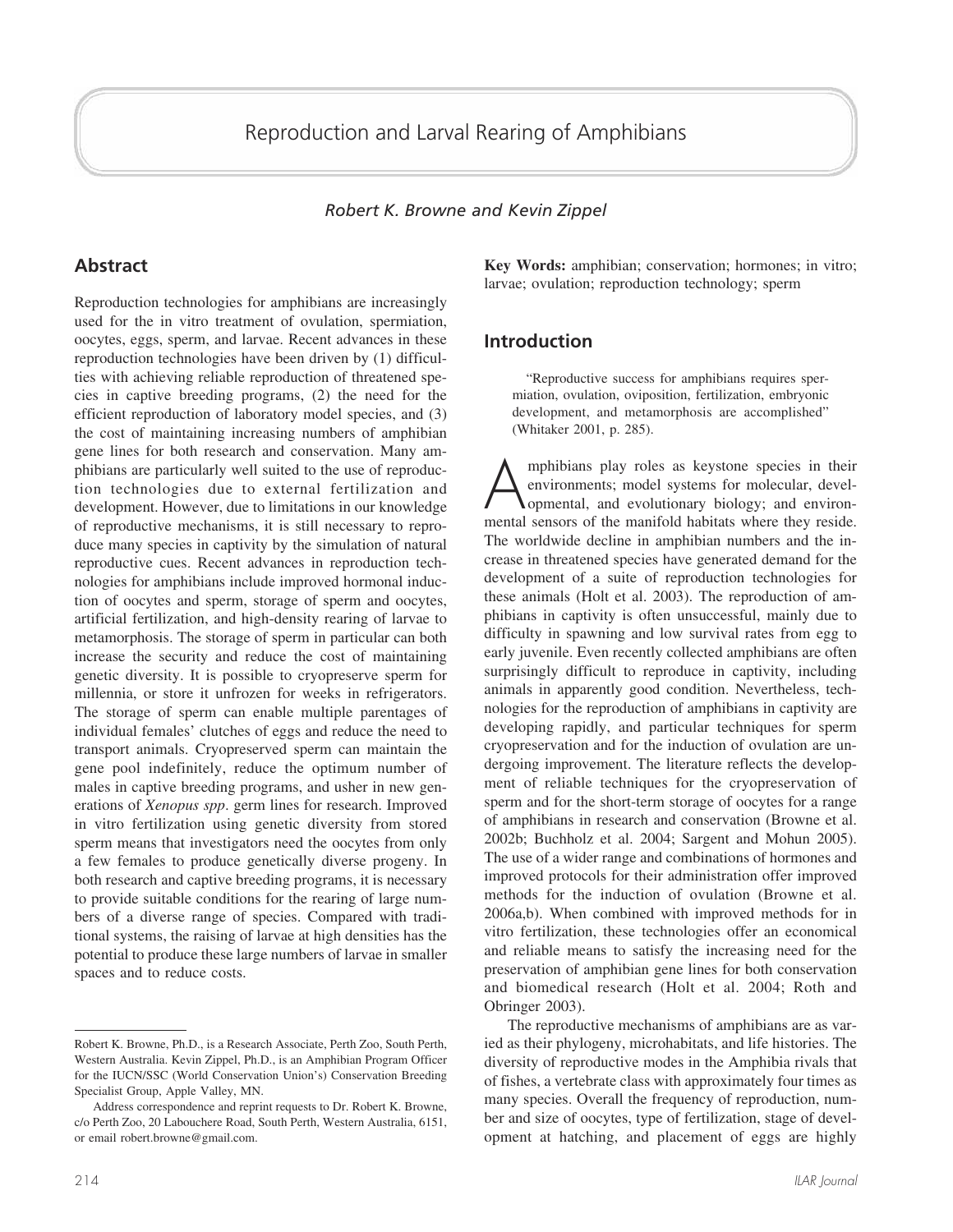variable. For instance, most caecilians and salamanders spawn annually, although some spawn biannually or intermittently. Temperate and some mountain anurans tend to spawn annually. Tropical anurans in wet habitats spawn multiple clutches throughout the year. Anurans from arid areas often aestivate and spawn immediately after flooding rains, which may not occur for years. Some amphibians spawn only one oocyte a year while some anurans such as the bullfrog (*Rana catesbeiana*) spawn many thousands. All caecilians and most salamanders utilize internal fertilization whereas most frogs fertilize externally. The stage of hatching varies from embryos to fully formed juveniles (Duellman and Trueb 1994; McDiarmid and Altig 1999). However, investigators have developed sophisticated and reliable husbandry and reproduction techniques for only some laboratory species, including *Xenopus* spp. (Frazer 1976; Halliday 1999; Reed 2005), and species used for display (Schmidt and Henkel 2004). We refer interested readers to a review of current amphibian biology and conservation, which includes reproduction protocols for a range of species (Zippel 2005).

Many pond and stream breeding amphibians reproduce by laying a moderate to large number of eggs in water (Duelmann and Trueb 1994). These amphibians include many threatened, laboratory, and display species toward which investigators have mainly directed the scientific development of larval rearing techniques (Browne et al. 2003; Frazer 1976; Schmidt and Henkel 2004). Eggs of these species typically hatch as late yolk-sac larvae, which can then metamorphose over periods from days to years.<sup>1</sup> A small number of other species with more specialized life cycles, notably *Dendrobates* spp., have also reproduced very successfully in captivity (Schmidt and Henkel 2004). However, there are many species that are difficult to spawn or that spawn unreliably in captivity. The induction of spawning with hormones offers the potential for reliable and unseasonal reproduction in difficult species (Browne et al. 2006a,b; Michael et al. 2004).

Many aspects of endocrinology are universal among amphibians. Although investigators have been successful in efforts to induce ovulation with hormones in many species, current protocols to induce ovulation require advanced oocytes whose production is subject to different environmental cues in different species (Whitaker 2001). Consequently, a combination of good husbandry with natural and artificial reproduction holds the most promise for the long-term management of captive amphibians (Browne 2006b). Recent advances in reproduction technologies for amphibians include the hormonal induction of oocytes and sperm, the storage of sperm and eggs, artificial fertilization, and highdensity rearing of larvae to metamorphosis. In some species, it is already possible to use these improved techniques effectively to produce large numbers of genetically diverse

animals for rehabitation projects (Browne 2006b; Browne et al. 2003; Holt et al. 2004).

Increasing numbers of threatened amphibians need captive breeding programs; one third of more than 6000 species are threatened with extinction, and one quarter more are data deficient but likely also to be threatened (Young et al. 2004). The maintenance of large numbers of amphibians in captivity is expensive and risky, and over time unpredicted mortality can severely reduce genetic diversity or extirpate these populations (Ballou 1992; Holt et al. 2004). As the number of threatened amphibian species to be maintained increases, the cost and size of captive breeding programs could also increase to prohibitive levels (Holt et al. 2003, 2004). Addressing these problems will result in a rapid improvement in both amphibian husbandry and the use of reproduction technologies (Clulow et al. 1999).

Loss of genetic diversity increases with the number of generations and with smaller effective population size (Figure 1). It is necessary to maintain at least 50 males and 50 females to even begin to preserve genetic diversity for even a small number of generations. The effective population size is the number of individuals of a species that contribute to the genetic makeup of offspring. This number therefore does not include juveniles or non-reproducing adults. The maximum effective population size consists of an equal number of males and females that all contribute equally to the genetic makeup of the offspring. In captive breeding programs, the unexpected loss of genetically important individuals reduces effective population size (Ballou 1992).

The storage of sperm has the potential to increase both the security and the efficiency of captive breeding programs. It is possible to cryopreserve sperm for millennia (long-term storage) or to store it for days to weeks unfrozen in refrigerators (short-term storage). Short-term preservation of sperm can also enable multiple parentages of individual females' clutches of eggs and reduce the need to



**Figure 1** Relationship between effective population size, with equal numbers of males and females, and the loss of genetic diversity (heterozygosity) over 150 generations.

<sup>&</sup>lt;sup>1</sup>Many amphibian larvae are commonly known as tadpoles. However, for consistency throughout this article, we refer to all tadpoles as larvae.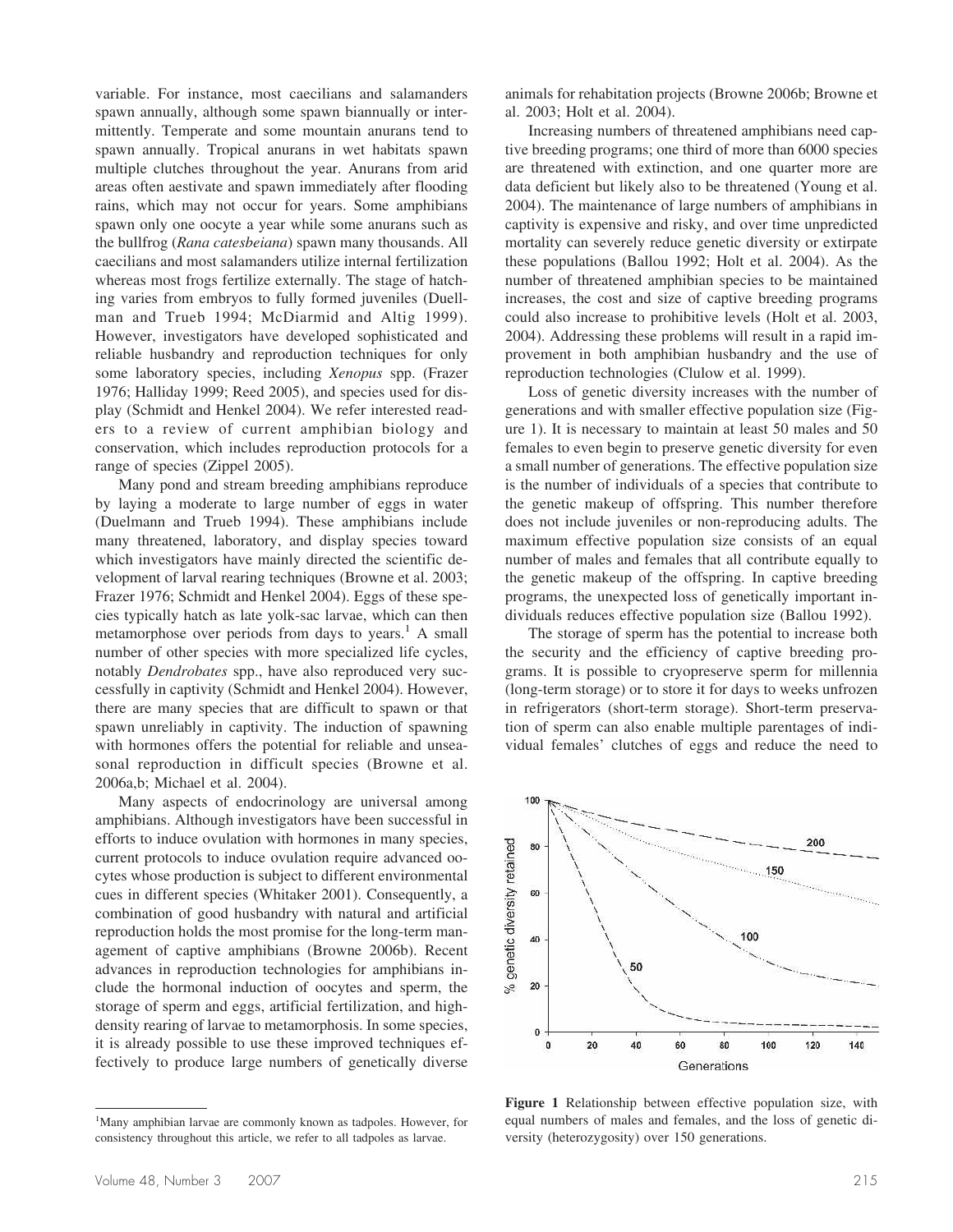transport animals. Cryopreserved sperm can be an efficient way to store genetic diversity and affects the size of the male population by reducing the optimum number of males to be maintained as broodstock in captive breeding programs (Holt et al. 2003; Wildt 1997). Even in cases in which sperm cryopreservation proves difficult, the inter-cytoplasmic injection of the sperm into the oocyte should be successful in achieving fertilization (Holt et al. 2004; Poleo et al. 2005). The discussion of the potential for reproduction technologies such as cloning to recover genetic diversity or even to recover lost species from genetic material is beyond the scope of this article. However, amphibians have been pioneer subjects in many of these studies and are particularly suitable for the use of reproduction technologies due to external fertilization and development (Holt et al. 2004; Pukazhenthi and Wildt 2004).

The three conventional categories of larval rearing density in aquaculture systems include low-, medium-, and high-density larval rearing. Low-density systems are used when the larvae do not receive artificial feed, or, for instance, when larvae are cannibalistic and require individual rearing (e.g., Pacman frog *Ceratophrys ornate*; Budget frog *Lepidobatrachus laevis*, *Dendrobates* spp.). As larval densities increase, the amount of waste product and conflict over food and space increase. In medium-density systems, this situation often results in a wide dispensation of growth rates and stunted individuals (Alford 1999). However, after a threshold density is reached, the conflict over space ceases and, with adequate feed and the maximum larval density, appears to be limited only by the buildup of toxic waste products. In many species (e.g., bullfrog *Rana catesbeiana*) reared in medium-density systems, the optimum density of larvae is approximately three to ten per liter. Compared with traditional systems, the raising of larvae at high densities of 40 to 80 per liter can enable the production of more larvae in a smaller space and a reduction in cost. High-density rearing is particularly valuable in raising large numbers of larvae (e.g., green and golden bell frog *Litoria aurea*).

### **Reproductive Cycles**

### Age of Sexual Maturity and Breeding Condition

Before attempting to breed amphibians, and particularly in the case of hormonal induction of ovulation, it is essential to confirm that females are of breeding age and in good condition. The age of sexual maturity in amphibians is generally lower in males than in females. Males of some species regularly mature in less than 4 months (Horton 1982) whereas females often first spawn in their second year to maximize reproductive investment during risky spawning activity, when predation rates are particularly high (Duellman and Trueb 1994). However, precocious juveniles of the spotted marsh frog (*Lymnodynastis tasmaniensis*) may even reproduce when they are 40 to 80 days old (Horton 1982). In *Xenopus tropicalis*, a standard laboratory model species, females mature at 6 months and are 65 mm in length. In most amphibians, egg numbers increase with female weight. *Xenopus* spp. peak in reproductive capability at 80 to 104 mm and can lay four clutches totaling 20,000 eggs a year (Frazer 1976; Halliday 1999; Reed 2005). In contrast, some montane aquatic species take years to metamorphose and likely several years more to reach sexually maturity (Duellman and Trueb 1994).

In species that live in environments with regular seasonal breeding opportunities, reproduction from each female can occur once yearly (semilparous). Females in other species reproduce repeatedly and opportunistically (iteroparous). An example of a semilparous species is the Mississippi gopher frog (*R*. *servosa*) whose females do not reproduce on every spawning event and sometimes not for several years. This behavior constitutes a bet-hedging strategy to avoid loss of complete clutches from a female due to pond drying. In *R*. *servosa*, the males return to ponds during most breeding opportunities (Richter et al. 2003). An example of an iteroparous species is the red-crowned toadlet (*Pseudophryne australis*). This small species reproduces by laying a few large rapidly developing eggs in stochastically ephemeral rock pools (Thumm and Mahony 2002).

### Amphibian Endocrine System

In vertebrates including amphibians, external environmental cues are responsible for the production of primary hormones in the hypothalamus, pituitary, and gonads (Heatwole 2005; Figure 2). In female amphibians, these hormones promote gonadal maturation, spawning behavior, and spawning (Jørgenson 1975). In male amphibians, primary hormones initiate the hydration of sertoli cells, which induces spermiation (or sperm release) into the urine, and stimulate both calling and amplexus (Obringer et al. 2000). The hypothalamus produces small peptides called lutenizing hormone-releasing hormones  $(LHRHs^2)$ . These hormones stimulate the pituitary to produce the gonadotrophic hormones, follicle-stimulating hormone (FSH<sup>2</sup>) and lutenizing hormone  $(LH<sup>2</sup>)$ , which then initiate structural or functional changes in the gonads. The FSH promotes mature follicles to produce progesterone, which then matures the oocytes, followed by spawning (LaMarca et al. 1985). The hormonal induction of spawning uses these hormones or artificial substitutes alone or in various combinations (Browne 2006a,b).

In nature, spawning can only occur at an advanced stage of gonadal development. As follicles develop the interstitial cells between the first growth phase  $(FGP<sup>2</sup>)$ , oocytes (stages

<sup>&</sup>lt;sup>2</sup>Abbreviations used in this article: DB, DeBoer's solution; FGP, first growth phase; FSH, follicle-stimulating hormone; GnRH, gonadotrophinreleasing hormone; hCG, human chorionic gonodotrophin; LH, lutenizing hormone; LHRH, lutenizing hormone-releasing hormone; LHRHa, lutenizing hormone-releasing hormone analogue; MAR, modified amphibian Ringer's; SAR, simplified amphibian Ringer's; SGP, second growth phase.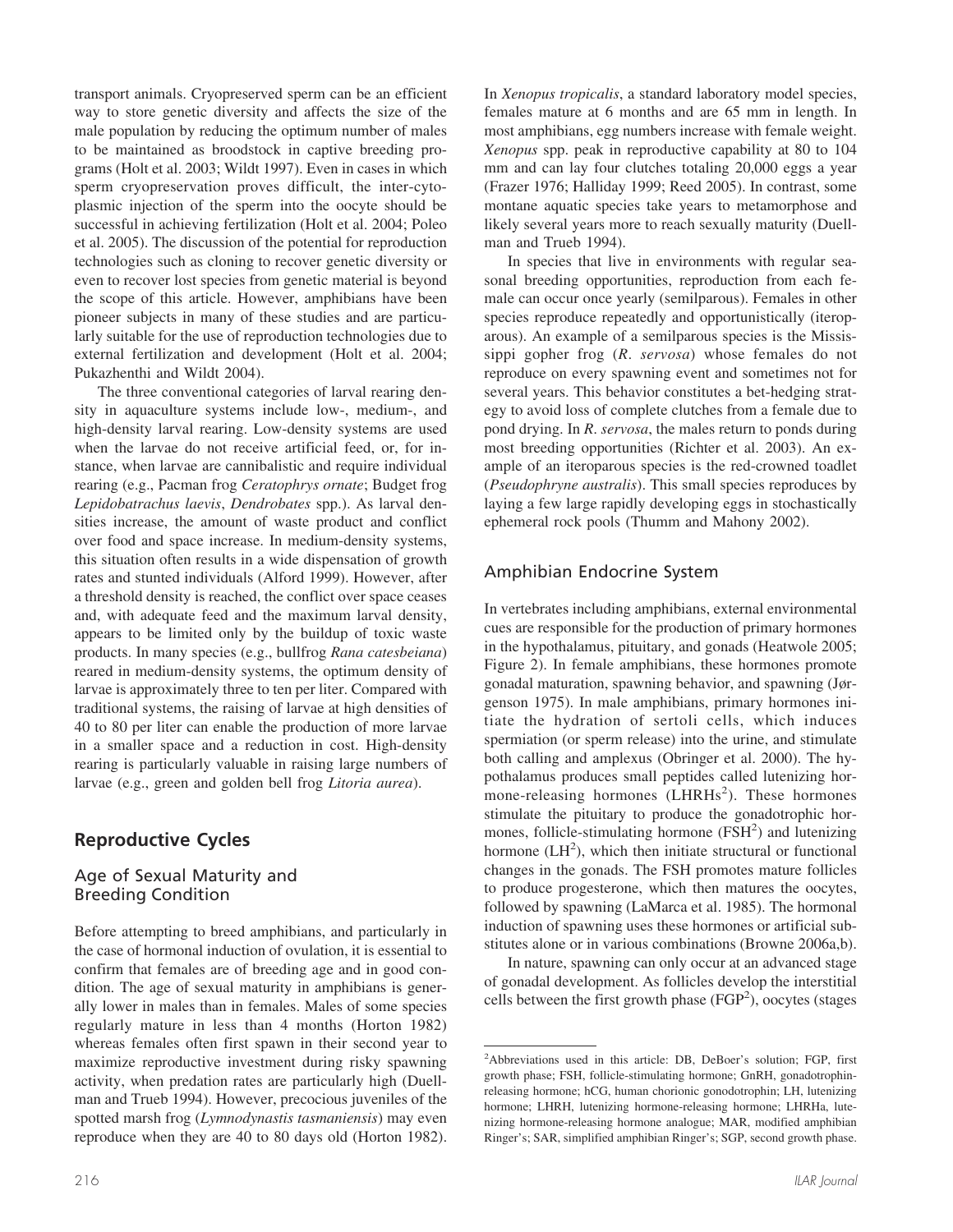

**Figure 2** Hormonal pathways in amphibians. Environmental cues or the administration of luteinizing hormone-releasing hormone analogue (LHRHa) initiates the production of gonadotropin-releasing hormone (GnRH) in the brain. The influence of GnRH stimulates the pituitary to produce gonadotrophins. It is possible for the central dopaminergic system to block this pathway by reducing a dopamine antagonist such as pimozide. Gonadotrophins stimulate the testes to produce testosterone and the follicles to produce progesterone. Testosterone promotes the production of spermatozoa and reproductive behavior in males, and progesterone promotes the maturation of oocytes and ovulation.

3 and 4; Nieuwkoop and Faber 1994) secrete estradiol, which inhibits spawning. Then with suitable environmental entrainment of spawning, during the second growth phase  $(SGP<sup>2</sup>)$  of oocytes to final maturation (stages 5 and 6), estradiol secretion diminishes and testosterone and progesterone increase (Fortune 1983). Thus, once stimulated by the administration of ovulatory hormones or in nature through environmental entrainment, females with suitable numbers of SGP oocytes are usually compelled to spawn even without the stimulus of males. The production of SGP oocytes can be stimulated by the administration of progesterone, or by the sequential administration over days of other reproductive hormones (Browne et al. 2006a; Reynhout et al. 1975). Although investigators have studied this system most thoroughly in anurans, the hormonal systems in anurans, urodeles, and caecilians are similar (Heatwole 2005).

In the absence of hormonal induction, the recruitment of FGP oocytes to SGP oocytes (oogenesis) largely depends on

temperature, nutrition, and female age. High temperatures can inhibit oogenesis, and a period of low temperatures (hibernation) may be required for ovulation (Kim et al. 1998). Jørgensen (1975, 1982) has shown that high feed levels increase recruitment of FGP oocytes to SGP vitellogenic oocytes before and after hibernation. The response of oocytes to maturating hormones can also depend on the ovulatory cycle in which Reynhout et al. (1975) have shown that smaller oocytes from recently ovulated females mature faster than larger oocytes from unspawned females. Consequently, because of the number of affecting factors and the complexity of their interaction, the success of either natural entrainment or the artificial induction of ovulation can be unpredictable.

### **Sexing**

Sexual dimorphism is present in almost all species from all orders of amphibians except the caecilians. The most com-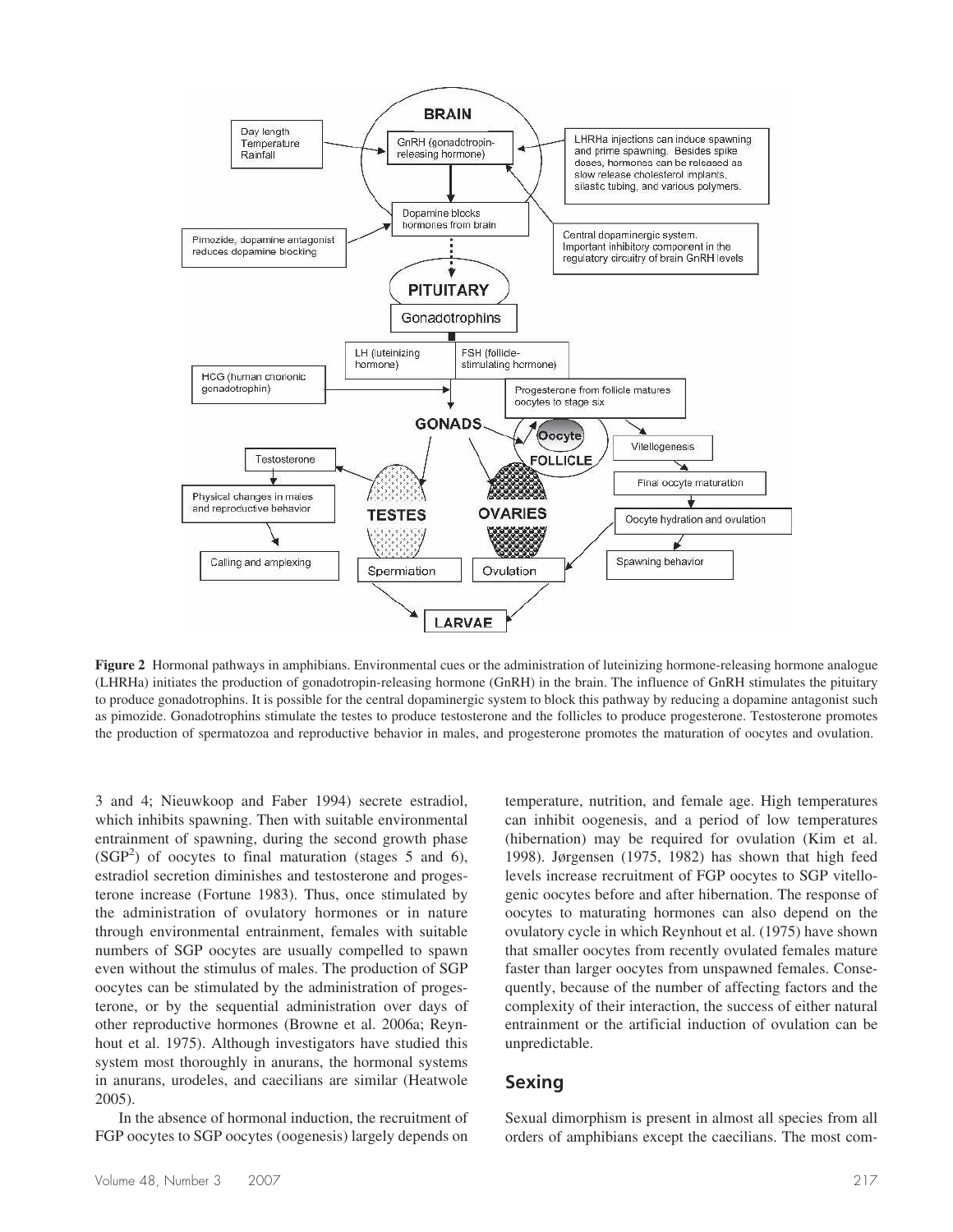mon method used to sex anurans is to identify differences between sexes in nuptial pads, tympanum size and color, throat and body color, and vocalization (Figure 3). Nuptial pads on males are usually located at the base of the thumb; however, in some taxa, the pads extend onto other digits, the lower forearm, legs, and mouth. They also are rough, sometimes have spines, and usually are dark. Nuptial pads tend to be more prominent in aquatic spawning compared with terrestrial spawning amphibians. In some species, it is difficult to detect nuptial pads.

The tympanic membrane is larger in the males of some frogs including the bullfrog, which uses it to amplify vocalizations (Purgue 1997). Throats of male frogs are generally darker and more colored than those of the females. The throats of females are often pale or white, but not in all species. Some species have dramatic color and pattern differences between males and females. Except in a very few species (e.g., *Alytes*), only males produce mating calls (Bosch 2001). Anurans also have rain and distress calls. Males can produce rain calls when they are some distance from ponds and even when there is no suitable spawning habitat. Some anuran species must be sexed by a combination of traits (Bosch and Marquez 1996). The range of reproductive characteristics in salamanders includes nuptial pads, which can form on the digits, lower forearm, and mouth. It is difficult to sex caecilians by external morphology or color; however, a sign of breeding condition unique to the caecilians is the formation of cloacal glands on the males (Duellman and Trueb 1994). The crests of many newts prominently reflect permanent or seasonal changes in the intensity and display of coloration (Dan 1983).

# **Conditioning Broodstock**

The maturity and condition of broodstock<sup>3</sup> should always be the first concern for any breeding program. Adequate feed rates and optimum growth temperature contribute to the production of quality broodstock (Jørgensen 1982). However, population density, cover, and even water quality affect growth and development and, consequently, broodstock condition (Hilken et al. 1995). The entrainment of natural reproduction in captivity requires the environmental conditioning of both females and males. However, although it may be possible to compensate to some extent for problems with broodstock condition, even the use of hormonal induction may be ineffective if amphibians are not in good condition (Browne et al. 2006a,b). Variables that affect the entrainment of reproduction in various species include temperature, nutrition, and light. Water qualities including temperature, depth, and dispersion often induce the final stages of reproduction (Duellmann and Trueb 1994). In some species including *Xenopus laevis* and *Pipa parva*, vocalizations are paramount in inducing ovulation, and such calls can



**Figure 3** A female (left) and a male (right) Mississippi gopher frog (*Rana servosa*). In this figure, the male is smaller and darker. However, in *R*. *servosa*, the presence of nuptial pads (thumb pads) is the most reliable indicator of sex (not visible).

induce ovulation and even oviposition (Rabb 1973; Sughrue 1969).

#### **Temperature**

A seasonal cycling of temperature and humidity is essential for the maturation of follicles in some species. This cycling of temperature can include hibernation, aestivation, and slow and rapid temperature changes. For captive breeding, it is necessary to program the cycle to the same magnitude and duration as that in the wild (Jørgensen 1982). Temperature may also affect both ovarian maturation and the maturation of testes. Red-backed salamanders (*Plethodon cinereus*) require low temperatures to induce spermiation (Duellman and Trueb 1994, 1986). In contrast, the testes of the marbled newt (*Triturus marmoratus marmoratus*) (Fraile et al. 1989) or the northern leopard frog (*R. sylvatica*) do not mature at low temperatures (Duellman and Trueb 1994).

Brenner (1966) and Duelman and Treub (1994) have reported that for many species of anurans from temperate or cold climates with distinct seasons, a period of "hibernation" can assist the maturation of oocytes. In some species, a hibernation period in conjunction with adequate fat reserves is essential to mature oocytes (Brenner and Brenner 1969). The immune system of anurans tends to become less responsive at lower than physiologically optimum temperatures. Immunity can also take weeks to recover after low temperatures (Maniero and Carey 1997). Some pathogens including chytridiomycosis also prefer lower temperatures (Aplin and Kirkpatrick 2000; Berger et al. 2004). Independently or together, in some hibernating anurans these responses to low temperature can result in increased pathology and unacceptable mortality (Taylor et al. 1999).

#### Nutrition

The ingestion of large amounts of feed can accelerate the maturation of the ovaries of some amphibians (Brenner and <sup>3</sup>

<sup>&</sup>lt;sup>3</sup>Broodstock and other terms are defined in the Glossary on page 234.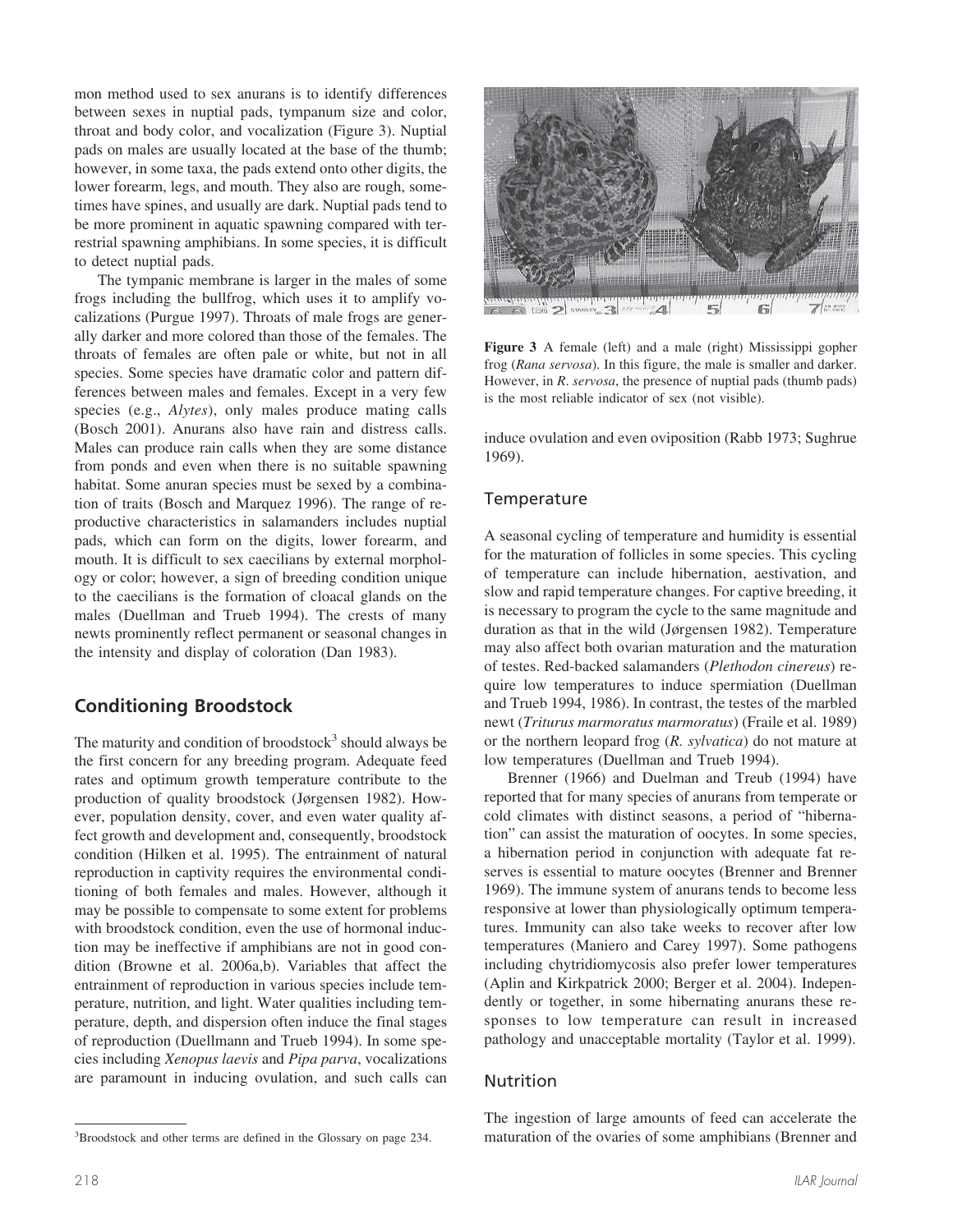Brenner 1969; Jørgensen 1982). This response can be quite rapid, and the feeding to satiation of bullfrogs with highquality feed can induce reproductive condition within 8 weeks irrespective of the season (Culley 1992). Females in particular should receive a continuous surplus of highnutrient and high-energy foods for the last 6 to 8 weeks before reproduction. Amphibians are capable of consuming large amounts of prey in a short period if given the opportunity for instance during the insect bloom after a flood; they quickly recover their condition and then may aestivate as waters dry. Consumption of a diet in excess of an animal's energy needs can cause obesity and related disease (e.g., corneal lipidosis, fatty liver) (Whitaker 2001). Lowered feed rates can reduce obesity although the response is slow due to amphibians' low metabolic rate. In some species, no feeding during aestivation or hibernation can combine the reduction of excessive weight with the entrainment of reproduction (Brenner and Brenner 1969).

### Light

Brenner (1966) and Duellman and Trueb (1994) have reported that photoperiod affects the reproductive cycles of some caudates and anurans. For example, bullfrogs (Horseman et al. 1978) and the skipping frog (*Rana cyanophlyctis*; Pancharatna and Patil 1997) need long photoperiods for full ovarian maturation without excessive atresia of oocytes. In the large-scale reproduction of *Xenopus* spp. for research, Reed (2005) and Schultz and Douglas (2003) recommend a 12/12 hr light/dark cycle to maximize reproduction success and fecundity. However, for most species, the photoperiod requirements are not known (Whitaker 2001). Therefore, it is advisable to follow the natural day/light cycle when providing light for captive species, particularly with species from high latitudes.

# **Aestivation and Hibernation**

To avoid climate extremes, amphibians can aestivate to avoid dehydration or hibernate to avoid cold. Many amphibians from dry climates with erratic rainfall bury themselves between substantial rainfalls and then emerge to reproduce when flooding occurs (Duellman and Trueb 1994). They aestivate by the formation of a cocoon composed of skin and mucus as a mechanism to prevent dehydration (Withers 1995). Whitaker (2001) has shown that the cycling of reproduction follows rainfall in some species and that aestivation protocols can be a useful tool to bring some amphibians into breeding condition.

A good example is the aestivation protocol for the Puerto Rican crested toad (*Bufo lemur*), as Paine et al. (1989) have described. As the dry season begins in Puerto Rico, the investigators put *B. lemur* on a water-soaked substrate of peat and sphagnum mosses at a temperature of 22°C. Staff allowed the substrate with the toads in their burrows to

slowly dry over a period of 1 month. They fed the toads weekly and gave them water in a bowl until the moss became dry, after which they maintained the animals for another month. At the end of 60 days, they added water to saturate the moss over 2 days, and increased the air temperature to 27°C. The males were then transferred to rain tanks and played mating calls for 2 days before the gravid females were added. Simulated rainfall and the recordings of mating calls were continued for an additional 3 or 4 days. Whitaker (2001) has reported that Puerto Rican crested toads amplex more successfully when they are held in groups, and they normally amplex soon after the females are introduced. We direct interested readers to the Hibernaculum section in the accompanying article in this issue, "Facility Design and Associated Services for the Study of Amphibians" (Browne et al. 2007).

# **Spawning in Rain Tanks**

Species that respond to rainfall as a cue to induce calling in males and spawning in females can be amenable to the use of simulated rain events for promoting reproduction. The rain tank should have a design and a program to produce intermittent simulated heavy rainfall. The simulated rain should cycle with dry periods with a suggested duration of 30 to 60 minutes two or three times a day. Rainfall events normally produce a cooling of water; however, ambient water temperatures of flow-through systems may be lower than those found in temperate or tropical aquatic systems. For this reason, recirculating systems are superior to flowthrough systems for the control of water temperatures and to reduce fluctuations of water quality.

A recirculation rain tank system consists of an aquarium or tub that is partially filled with water, with an elevated terrestrial section accessible from the water (Figure 4). The rain tank must have an overflow drain set at a suitable height from the tank bottom. A rain bar runs along the top of one of the longer sides of the rain tank, which is connected to a submersible pump. The pump is placed in a separate drainage tub, which receives the overflow water from the tank. The drainage tub must be big enough to enable the submersion of the pump when water levels decrease as pipes fill and until overflow begins. It is possible to connect the pump to a timer to cycle "rainfall" from the rain bar. One can then place an aquarium heater in the drainage tub to control water temperature. It is important to place the rain bar so that the terrestrial area stays relatively dry. There should not be any furnishings or substrates in the tank that can become suspended and block pipes, pumps, or the holes in the rain bar. Plastic plants and fine gravel substrate are ideal. It is essential to provide lighting and sun lamps on the natural daylight cycle. For small arboreal species from tropical forests and others that thrive in "natural" terrariums, a cycling from a dry environment to a wet and humid environment may induce spawning. Small sheltered pools, raising water levels, or the provision of large plastic leaves provide specialized spawning sites.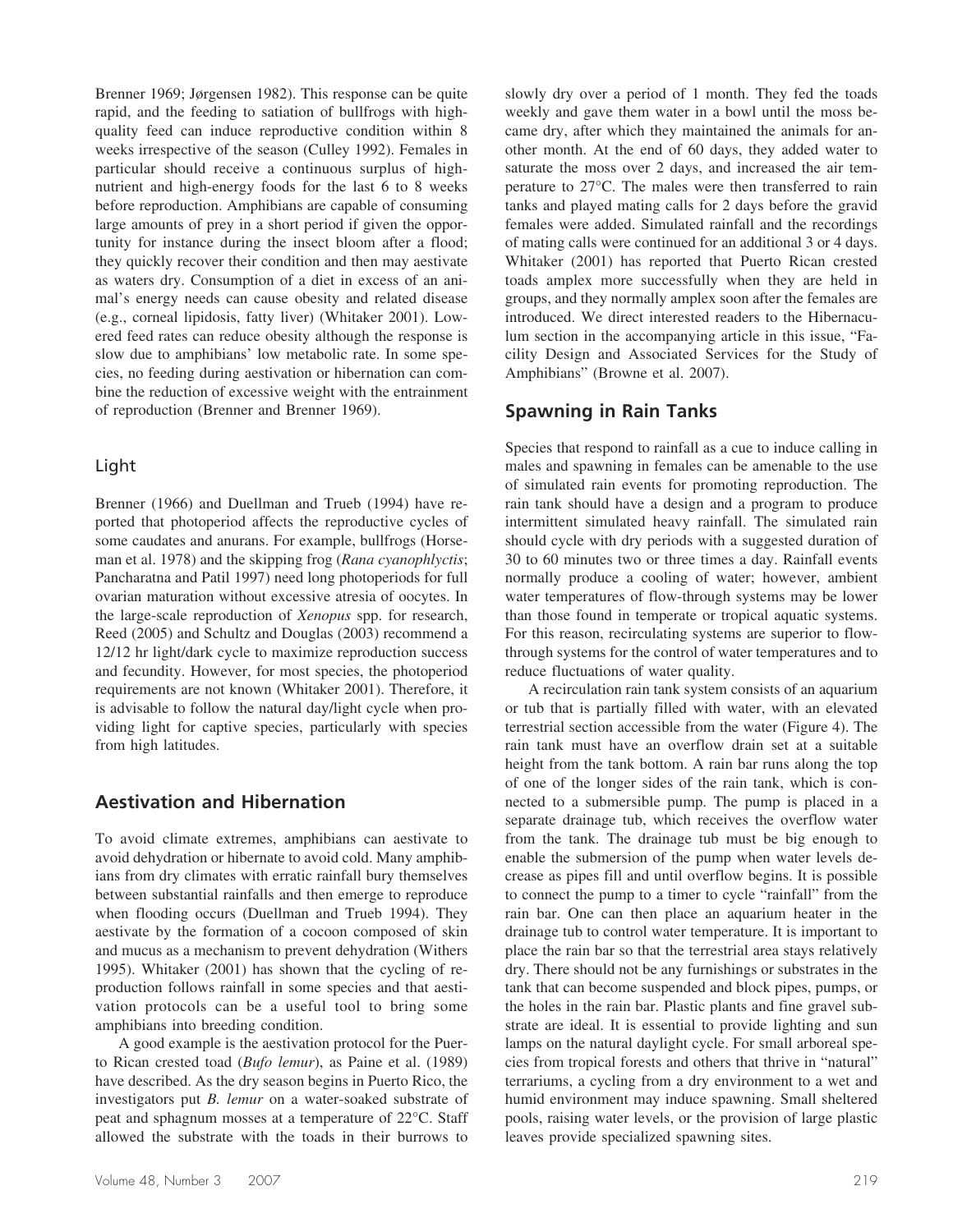

**Figure 4** A schematic diagram of a rain tank for the spawning on terrestrial amphibians. A tank with part aquatic and part terrestrial habitat is provided with a rain bar and a drain. A submersible pump (powerhead) in a reservoir, which receives the tank overflow, cycles water from the reservoir through the rain bar to the tank overflow. It is possible to use an aquarium heater in the aquatic habitat of the tank or reservoir to maintain moderate temperatures, or a cooler in the reservoir to maintain low temperatures.

# **Induction of Oocytes**

Investigators have induced ovulation in toads and frogs through the use of hormones with varying success since the early 20th century. They have found that it is advisable to select the most mature and healthy animals for hormonal induction. However, even apparently gravid females may not ovulate when administered hormones. These hormones can consist of pure material from chemical supply companies or pituitary extracts from the same or other species. Two techniques have great potential to improve current protocols for the ovulation of amphibians: (1) the sequential administration of hormones over days to weeks, and (2) antidopaminergic compounds (Browne et al. 2006a).

#### Hormones

The best-studied anurans with respect to hormonal induction of oocytes or sperm are the laboratory species the African clawed frogs (*X. laevis* and *X. tropicalis*) and the northern leopard frog (*R. pipiens*) (Whitaker 2001). However, hormones are regularly used to induce ovulation in the amphibian pet trade and recently, due to the conservation crisis, to induce ovulation and spermiation in threatened species. The several classes of substances used to ovulate amphibians include hormone compounds, pituitary extracts, and antidopaminergic drugs such as pimozide (Browne et al. 2006a).

In anurans, the following three hormones are used for artificial ovulation: (1) luteinizing hormone-releasing hormone analogue (LHRHa<sup>2</sup>), (2) human chorionic gonodotrophin ( $hCG^2$ ), and (3) progesterone. LHRHa is an analogue

of gonadotrophin-releasing hormone  $(GnRH<sup>2</sup>)$ , and it stimulates the release of LH. Under the stimulation of LHRHa or hCG, follicles that surround the eggs produce progesterone, which then causes the final maturation of the eggs. Amphibians harvested out of season, or captive frogs without adequate environmental entrainment, do not have mature follicles. To ovulate these amphibians, it may be necessary to administer progesterone in combination with other ovulatory hormones, or with pituitary extracts. In some difficult situations, to achieve ovulation, it may be necessary to prime the females with a low dose of hormones for a period of days to weeks before administering a larger, final ovulatory dose.

Many analogues of LHRHa are commercially available; however, Arimura et al. (1974) have reported that only D-Ala des-Gly10 ethylamide (Sigma Aldrich, St. Louis, MO, L4513) is effective in inducing ovulation (Browne et al. 2006b; Michael et al. 2004; Toro and Michael 2004; Wright 2001). In a limited number of amphibians, other investigators have shown that hCG is effective in stimulating ovulation (Browne et al. 2006a,b; Hollinger and Corton 1980; reviewed in Whitaker 2001).

### Pituitaries

The use of pituitaries to induce ovulation should be a purely experimental procedure that investigators use only when they will not release the broodstock, their progeny, or future progeny from either (Chakraborty et al. 2005). Hypophysation in its strictest sense is the process of inducing breeding through injection of pituitary extract from pituitary glands. Anuran pituitaries are commercially available for purchase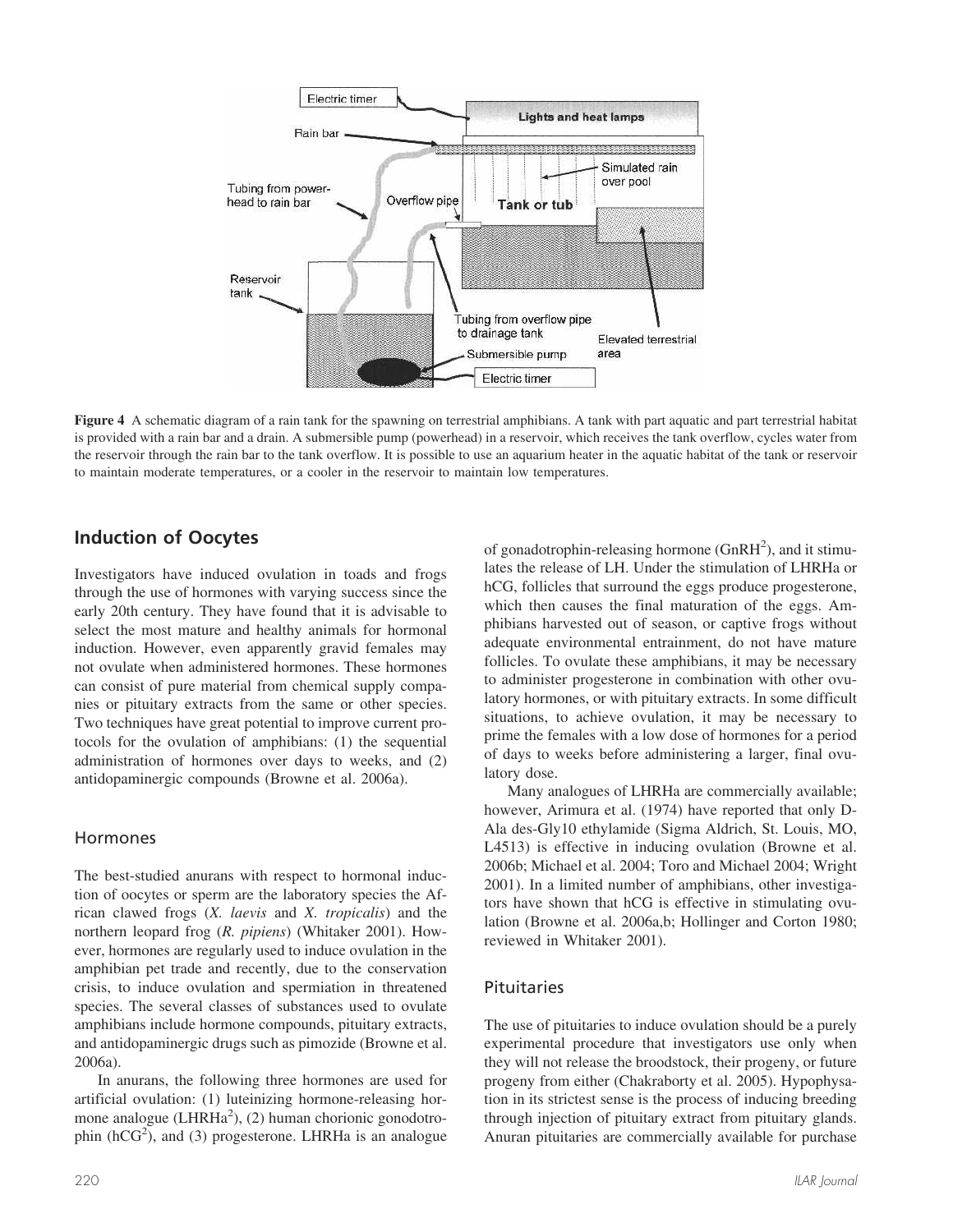in the form of a dried powder; however, there is limited information about the interspecific differences in the efficacy of pituitaries. Wright and Whitaker (2001) have documented the removal of the brain of a cane toad (*Bufo marinus*) (Plates 25.8 A-C dorsal view, and Plate 25.9 A-B, ventral view). After the removal of the brain, the pituitaries are visible at the junction of the spinal cord with the brain. Investigators may use the pituitaries immediately, store them at 4° C in 100% ethanol, or lyophilize them. There are descriptions in the literature of homogenizing pituitaries in 1 mL of simplified amphibian Ringer ( $SAR^2$ ; Rugh 1962; Table 1) and injecting them intracoelomically with a 23 gauge needle (Browne et al. 1998). There are several methods to inject frogs, toads, and other amphibians, including intracoelomically and in the dorsal lymph sac. It is important to use methods that provide proper restraint and the least stressful handling of animals. Diagrams of standard handling methods (without mandatory gloves for clarity) and explanatory information are available online (http:// www.bioteck.org/methods/handling/Handling.htm).

When investigators have deemed the experiments necessary, they have used pituitaries most commonly to induce ovulation in northern leopard frogs (*R. pipiens*). Of the ranids, the most studied ovulation under laboratory conditions is that of *R. pipiens*. There are seasonal changes in the potency of pituitaries and in female sensitivity to pituitary extracts. The sensitivity of females to pituitary extracts increases with the administration of progesterone to mature oocytes. For this reason, the number of pituitaries and the amount of progesterone used with pituitaries will correspondingly vary with the season (Bagnara and Stackhouse 1973; Table 2). For example, in October or November pituitary extracts will be sufficient for inducing ovulation in only one mature frog. Using the same amount during December and until March, two frogs may be induced to ovulate; and if used in March and April, as many as three frogs may be induced to ovulate. In addition, the earlier females are induced with pituitaries before the natural spawning

#### **Table 1 Simplified amphibian Ringer's (SAR) solution***a,b*

| Compound                  | Molecular<br>weight | Gram/<br>liter | Gram/<br>3 liter |
|---------------------------|---------------------|----------------|------------------|
| 113.0 mM NaCl             | 58.44               | 6.40           | 19.20            |
| 1.0 mM $CaCl2$            | 110.98              | 0.15           | 0.45             |
| 2.0 mM KCI                | 74.55               | 0.15           | 0.45             |
| 3.6 mM NaHCO <sub>3</sub> | 84.01               | 0.30           | 0.90             |
|                           |                     |                |                  |

*a* Adjust pH to 7.2 with NaOH. Some Ringer's solutions use lactate; however, it is advisable to avoid the use of lactate with amphibians due to problems with lactate metabolism.

*b* Adapted from Rugh R. 1962. Culturing of amphibian embryos. In: Rugh R, ed. Experimental Embryology: Techniques & Procedures. Minneapolis: Burgess Publishing. p. 50-51.

#### **Table 2 Doses of progesterone used to ovulate** *Rana pipiens* **when combined with pituitaries***<sup>a</sup>*

| Month                                     | <b>Pituitaries</b>        | Pituitaries      | Pituitaries and   |
|-------------------------------------------|---------------------------|------------------|-------------------|
|                                           | alone (n)                 | (n)              | progesterone (mg) |
| Sept-Oct<br>Nov-Dec<br>Jan-Feb<br>Mar-Apr | 10-12<br>$6-8$<br>$4 - 5$ | 2<br>2<br>1<br>1 | 5.0<br>2.5<br>2.5 |

*a* Doses shown are calculated as female pituitaries; two male pituitaries are equivalent to one female pituitary. It is necessary to inject both the pituitary and progesterone into the coelomic cavity approximately 48 hours before scheduled fertilization.

season, the more progesterone is needed to achieve ovulation. With cane toads, the use of pituitaries to induce ovulation has also proved far superior to the use of purified hormones (Browne et al. 1998).

#### Doses and Administration of Hormones and Other Compounds

The dose of hormones used to ovulate anurans is approximately 130 IU hCG per 10 g body weight, or 20  $\mu$ g LHRHa per 10 g body weight. However, the response to "priming" and the response time vary dramatically between species. It is often necessary to highly dilute hormones and in particular LHRHa in solution and then to store them. A protocol for the dilution of LHRHa is available online (http://www .bioteck.org/methods/formulations/LHRHa.htm). The three methods of administering hormones are by injection, by implants, or through topical ointments. The traditional method is to administer hormones by injection into the coelemic cavity or dorsal lymph sac after dissolving the hormones in sterile phosphate-buffered saline or in SAR. Intracoelemic injection requires skill, to avoid injection into organs. This method involves insertion of a 23-gauge needle from the posterior of the coelemic cavity at a shallow angle.

Of all amphibian models, *X. laevis* is the most studied for the induction of oocytes. A priming dose of 10 IU hCG 12 to 72 hours before an ovulatory dose of 100 to 200 IU hCG induces formation of oocytes in *X. laevis*. Ovulation doses may be lower with older females wherein 100 IU produces ovulation after 6 to 8 hours and 200 IU after 4 hours. *X. tropicalis* requires a much lower dose than *X*. *laevis*. For natural amplexus, doses of 200 IU hCG for females and 100 IU hCG for males are given in the evening, resulting in pairs laying eggs overnight. It is essential to keep reproducing *Xenopus* and their eggs at temperatures between 20 and 25ºC (Halliday 1999; Reed 2005). We provide recommended doses for the induction of oocytes in Fowler's toads in Table 3.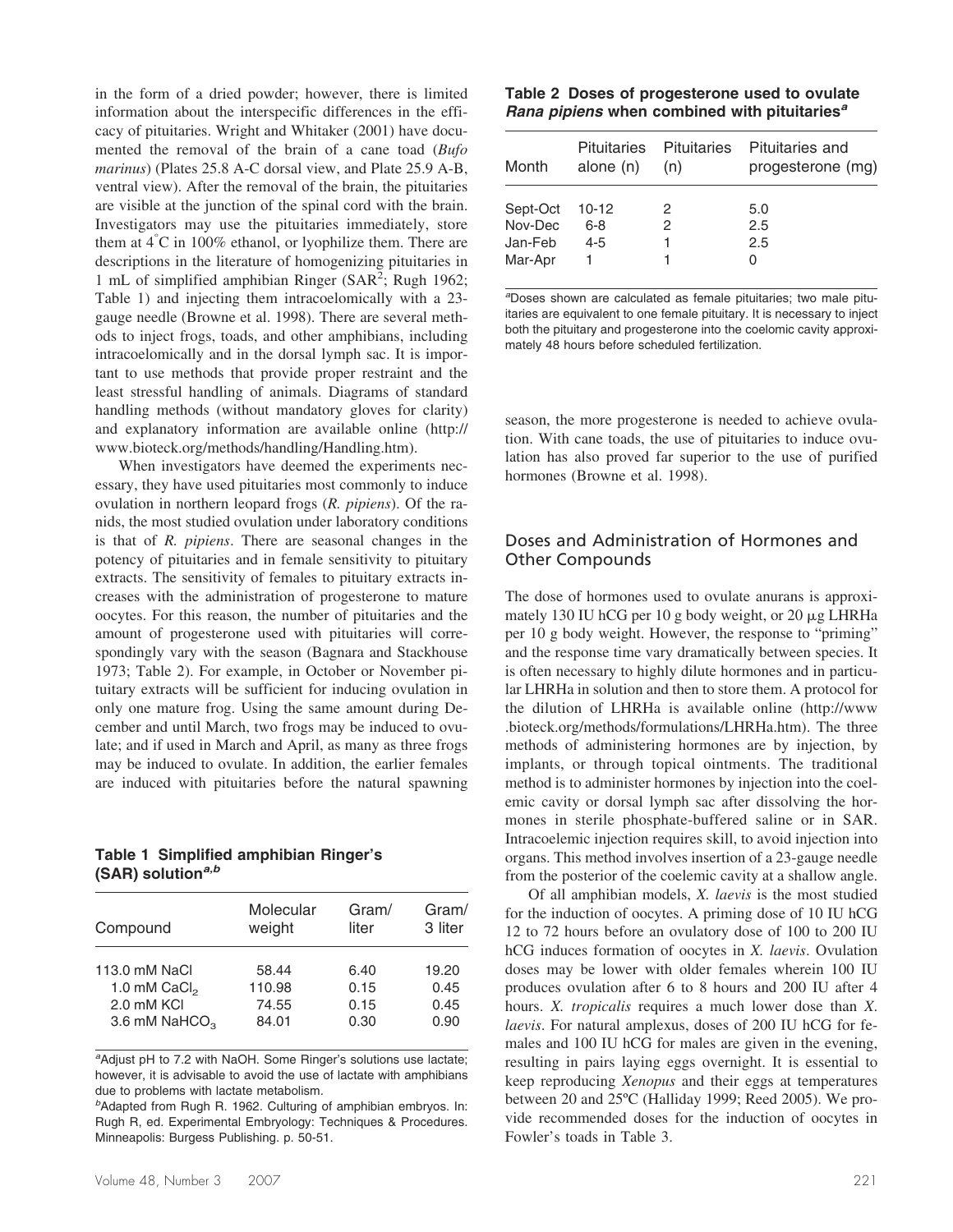| Table 3 Recommended doses for the induction |
|---------------------------------------------|
| of oocytes in 45-g female Fowler's toads    |
| (Bufo fowleri) <sup>a,b</sup>               |

| Compound <sup><math>c</math></sup> | Administered<br>dose | Amount per gram<br>of toad weight |
|------------------------------------|----------------------|-----------------------------------|
| hCG                                | 500 IU hCG           | 15 IU                             |
| LHRHa                              | $4 \mu$ g            | $0.12 \mu$ g                      |
| LHRHa                              | 20 µg                | $0.61$ µg                         |
| LHRHa                              | $60 \mu$ g           | $1.8 \mu$ g                       |
| Progesterone                       | 5 <sub>mg</sub>      | $0.15$ mg                         |
| Pimozide™                          | $0.25$ ma            | 0.0076 mg                         |

*a* Toads administered 20-60 µg of LHRHa with progesterone produced superior ovulation to 20 µg of LHRHa alone, or 20 µg of LHRHa with Pimozide™, or 500 IU of hCG with 4 µg of LHRHa. *b* Adapted from Browne RK, Seratt J, Li H, Kouba A. 2006. Progesterone improves the number and quality of hormonally induced Fowler's toad (*Bufo fowleri*) oocytes. Reprod Biol Endocrinol 4:3. *c* hCG, human chorionic gonadotrophin; LHRHa, luteinizing hormone-releasing hormone analogue.

### Priming

Priming is the use of sequential doses of hormones to induce ovulation. Wyoming toads (*Bufo baxteri*) held warm without hibernation at 28°C have required several primings over several days to achieve ovulation through hormonal induction (Browne et al. 2006b). Fish have endocrine systems similar to those in amphibians (Ng et al. 1986). In tests of more than 40 fish species, extended administration of hormones using implants (compared with single or multiplepulse doses) improved reproductive output (Constantinos and Zohar 2000). The anovulatory (priming) dose is usually much lower (10-50%) than the ovulatory dose. We recommend spacing the priming dose 12 to 72 hours before the ovulatory dose. The dose will vary with the species, their maturity, and environmental influences (Browne et al. 2006a,b).

### Antidopaminergic Compounds

Investigators have also trialled a number of other compounds, including antidopaminergic compounds, in combination with hormones. These have resulted in improved egg production and quality in fish (Mikolajczyk et al. 2004; Mishra and Joy 2004). In cyprinid fish and in catfish, the most potent method for inducing ovulation is to combine antidopaminergic compounds like Pimozide™ (Orap®, Sigma Aldrich P1793; 1-[1-[4,4-bis(4-fluorophenyl)butyl]- 4-piperidinyl]-1,3-dihydro-2H-benzimidazol-2-one) with LHRH analogues. With some fish species, combining Pimozide™ with other compounds has promoted ovulation when the compounds used alone have failed (Peter and Yu 1999).

The central dopaminergic system is an important inhibitory component in the regulatory circuitry of brain GnRH. Stress-induced corticosteroids can inhibit the release of gonadotropin to the extent that in some species Pimozide™ is necessary to achieve high rates of ovulation and egg quality (Kumarasiri and Seneviratne 1988). The use of Pimozide™ may also have similar effects in anurans (Browne et al. 2006a).

# **Sampling and Storage of Oocytes**

After successful induction, investigators can decide which of the following courses of action to follow: (1) to allow the females to spawn spontaneously, (2) to strip the oocytes, or (3) to excise the oocytes. With oocytes that have spawned spontaneously, it may be possible for the amplexing males to provide fertilization or, alternatively, the investigator can provide artificial fertilization. Stripped or excised oocytes require artificial fertilization.

### Spontaneous Spawning

It is important to place females in an enclosure that is an appropriate size for the species. The following approximate dimensions should be adequate:

- For small species  $(<5 g)$ , provide an area  $20 \times 20 cm$ ;
- For medium-sized species  $(5-15 \text{ g})$ , provide an area  $30 \times 40$  cm; and
- For large species ( $>15$  g), provide an area  $40 \times 70$  cm.

The depth of the water and the accessories in the spawning enclosure differ depending on whether the oocytes will be fertilized naturally or artificially (Figure 5). If males in amplexus will be used to fertilize oocytes, the water depth must provide for natural behavior. Alternatively, artificial fertilization will require spawning in a shallow depth of SAR. It is essential to carefully observe oviposition with some species (e.g., pipids) in which adults reportedly eat their eggs (Summers et al. 2007).

### Sampling Oocytes Through Palpitation

If females ovulate but do not spawn the oocytes, it may be advisable to strip oocytes from females of some species (Whitaker 2001). The use of this method is successful for some species including ranids. However, it does not appear to be suitable for others, such as toads, perhaps because of the conformation of the toad egg mass as paired strings. Paired strings of eggs are seldom successfully stripped. If ovulation is successful, species that do not spawn normally will express a few oocytes in the cloaca approximately 12 hours after induction. In these egg-bound females in which palpitation does not release the oocytes, it is possible to obtain the mature spawn mass directly from the oviduct (Browne et al. 1998).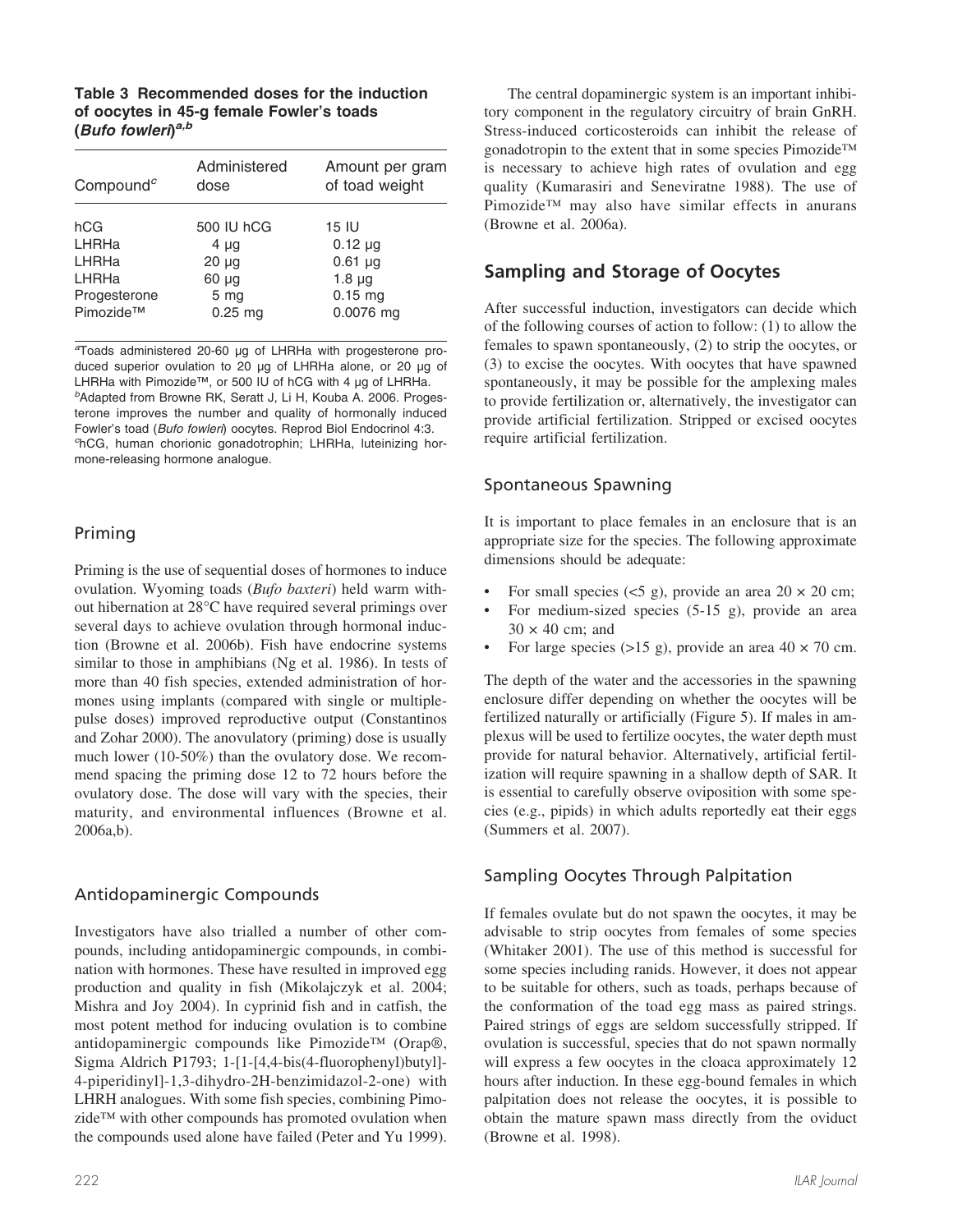

**Figure 5** A hormonally induced Wyoming toad (*Bufo baxteri*) nestled among recently spawned strings of oocytes. Note spawning substrate (i.e., plant material) (R.K.B., unpublished).

#### Natural Fertilization

Natural fertilization requires sufficient depth and extent of artificial pond water to enable the natural performance of amplexus or other behaviors that are necessary for the animals to successfully deposit fertilized eggs. Too shallow water can result in some anuran females drowning. The use of artificial pond water produced from distilled water with added salts avoids potential problems with pathogens and contaminants. One method of producing simplified artificial pond water is to use 5% (v/v) SAR in distilled water. Water in spawning containers should be quite deep with some species that deposit eggs at depth on artificial substrates. It is advisable to provide artificial substrates, possibly plastic plants, in which eggs can lodge and to provide resting sites at the surface of the water to prevent females from drowning.

#### Short-term Storage of Oocytes

It is possible to extend the period over which oocytes remain fertilizable by spermatozoa by using saline solutions to increase osmolarity or low temperatures (Browne et al. 2001). Females may spawn oocytes directly into saline for delayed fertilization (Browne et al. 2006a,b) or oocytes may be obtained directly from the oviduct through palpitation or excision (Browne et al. 1998). To obtain oocytes through spawning, place females without males in appropriately sized plastic boxes with a shallow depth of saline (e.g., for 40-g toads, 1.5 cm of SAR in a plastic box  $45 \times 30$  cm; Table 1). It is then possible to extend the fertility of the oocytes by storing them in SAR (Browne et al. 2001) or DeBoer's solution  $(DB^2$ ; Table 4) at three times the standard concentration (Hollinger and Corton 1980). We refer

interested readers to the following additional resources for information about the storage in saline of particular species oocytes:

- African clawed frog (*Xenopus* spp.; DB, Holliger and Corton 1980);
- Cane toad (*B. marinus*; SAR, Browne et al. 2001);
- Fowler's toad (*Bufo fowleri*; SAR, Browne et al. 2006b);
- Wyoming toad (*B. baxteri*; SAR, Browne et al. 2006a); and the
- Striped marsh frog (*Limnodynastes tasmaniensis*; SAR, Edwards et al. 2004).

The optimum temperature for the storage of the oocytes is less than the optimum temperature for housing adults (e.g., the cane toad, 15°C [Browne et al. 2001]; Fowler's toad, 10°C [Browne et al. unpublished]).

### **Counting Eggs and Larvae**

Techniques used to count eggs include the displacement method, image analysis, and direct counting (http:// www.bioteck.org/methods/counting/Counting.htm). The **displacement method** is fast, and it enables investigators to reduce inaccuracies from different egg size and gel thickness in different parts of the spawn mass. The method involves pooling five subsamples of approximately 50 eggs and then counting and measuring their volume (usually in a measuring cylinder). The investigator then measures the volume of the total egg mass (including the subsamples) and calculates the total number of eggs as follows:

Total number = total volume  $\times$  subsample count/ subsample volume.

The displacement method is not suitable for some hormonally induced spawn masses, which may be of low quality and vary significantly in egg and gel size.

#### **Table 4 DeBoer's solution at three times concentration for storage of oocytes***a,b*

| Compound                    | Molecular<br>weight | Gram/<br>liter | Gram/<br>3 liter |
|-----------------------------|---------------------|----------------|------------------|
| 110.0 mM NaCl               | 58.44               | 6.40           | 19.20            |
| 1.3 mM KCI                  | 74.55               | 0.10           | 0.30             |
| $0.44$ mM CaCl <sup>2</sup> | 110.98              | 0.05           | 0.15             |

<sup>a</sup>Mix salts in water and adjust pH to 7.2 with 8.4% (1 M) NaHCO<sub>3</sub>.<br>*b*Adapted from Wold DP, Hedrick II, 1971, A molecular approach to Adapted from Wold DP, Hedrick JL. 1971. A molecular approach to fertilisation. II. Viability and artificial fertilisation of *Xenopus laevis* gametes. Dev Biol 25:348-359.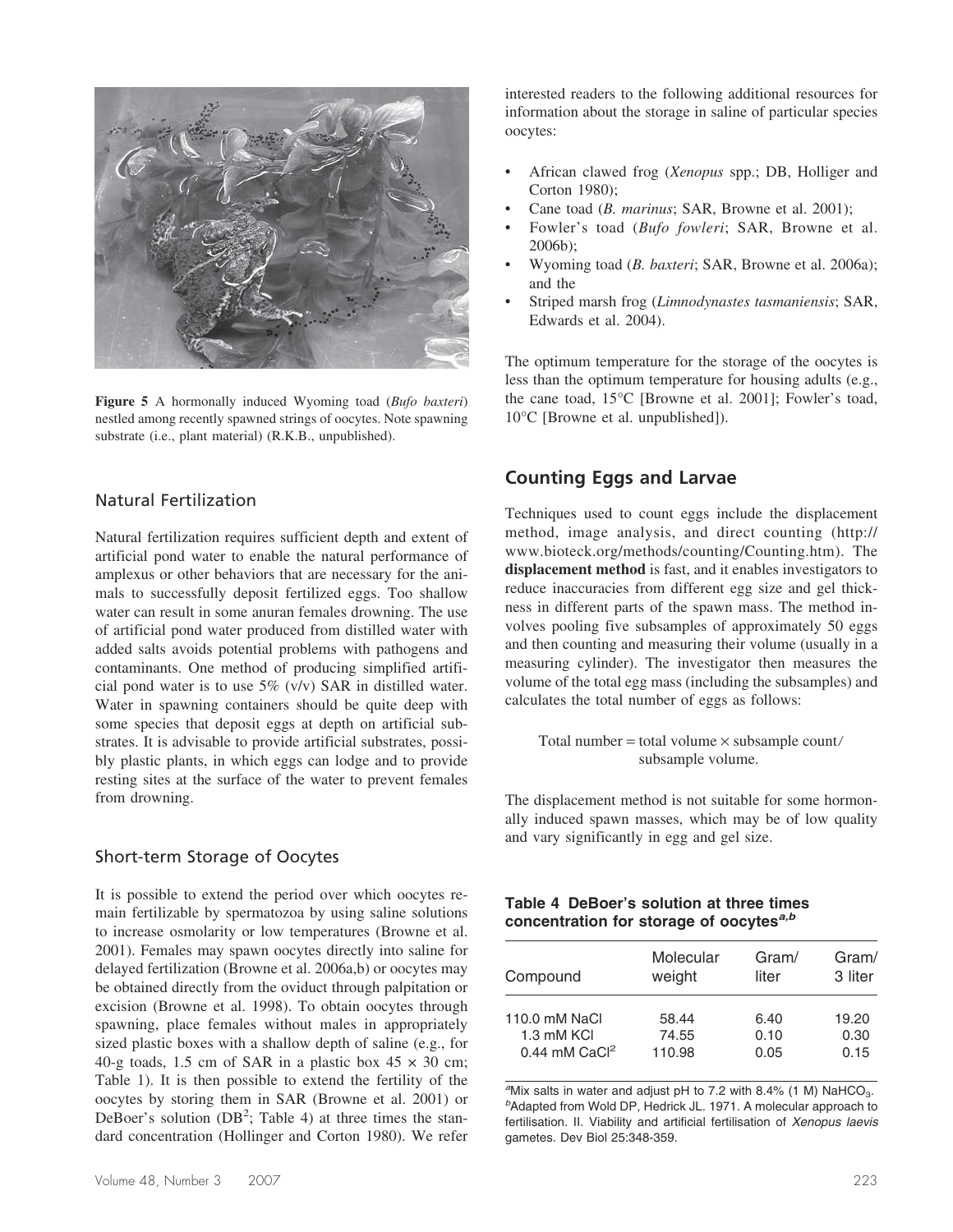**Image analysis** utilizes a dedicated computer program to count the number of eggs from an image. The investigator takes a digital image with a camera of the spread-out egg mass placed against a contrasting background (e.g., light gray for dark eggs and dark gray for light eggs. Inaccuracies with this method can occur when eggs overlap and make it difficult to identify individual eggs. Visual identification is particularly difficult when the eggs are in a globular mass rather than in a string. It is advisable to dissociate the eggs (see the description of degelling eggs in Artificial Fertilization, Egg Gel-Extract Solution), which then enables accurate counting. It is also possible to independently distribute early larvae in a tray for counting by image analysis.

**Direct counting** methods involve counting the number of eggs from a printed image or counting with a plastic disposable pipette during hatching or when transferring early larvae. Both methods produce an accurate count of eggs or larvae but can be tedious, particularly with extensive research that involves counting large numbers of eggs. As with image analysis, direct counting can be difficult when the images of eggs overlap. The use of a disposable pipette is appropriate for counting small numbers of eggs or for counting and moving early larvae. It is possible to cut the end of a disposable plastic pipette to produce a tube of maximum diameter. One can then aspirate and count the eggs or larvae (up to just below the diameter of the tube) and place them in a new container. It is common to use pipetting to count and separate dead eggs and larvae from developing larvae.

### **Sampling and Storage of Sperm**

The following two important principles apply when working with amphibian sperm: (1) sperm concentrations must be high  $(\geq 10^5 \text{ mL})$  to achieve fertilization; and (2) the viability of sperm when activated at room temperature declines over a period from minutes to 1 hour, or after several hours when the immotile sperm are held in solutions of high osmolarity. In the text below, we describe factors to consider in the application of these principles.

#### Sampling of Testicular Sperm

One samples testicular sperm by macerating the testes into an equivalent volume of SAR. It is possible to sample sperm from the testes of recently dead threatened anurans for several hours after death if the amphibian is kept in ice slurry. A diagrammatic protocol showing the excision of testes from a natural mortality of a Fowler's toad is available online (http://www.bioteck.org/methods/ Testes%20Excision/testes%20excision.htm). Although the sperm are immotile due to the high level of osmolarity, it is still necessary to cool the suspensions immediately to between 0° and 4°C. The motility of toad sperm that have been stored in SAR at 21°C ceases over the next 4 to 6 hours (Browne et al. unpublished).

#### Induction of Spermiation

It is possible to induce spermiation and amplexing behavior in male amphibians by using hCG or LHRHa (Figure 6). Many analogues of LHRHa are commercially available; however, Obringer et al. (2000) and Waggener and Carroll (1998) have reported that only D-Ala6, des-Gly10 ethylamide is effective in inducing spermiation. Doses for hCG are 300 IU per 35-g toad, or 8 IU per g of toad. After the administration of hormones, spermiation in urine occurs between 30 minutes and several hours, peaks in toads at approximately 6 hours, and may continue for up to 12 hours. With some anurans, especially toads, it is possible to collect sperm in urine without cannulation by stimulating the animal to urinate as follows: (1) Carefully remove the toad from its box and dry the superficial water with a tissue. (2) Hold the toad by one thumb and index finger, anterior to the pelvic girdle, above a 150-mm-diameter Petri dish. (3) Gently massage the anterior sides of the toad. This technique usually promotes urination within 60 seconds, and the volume can be several milliliters (Browne et al. 2006a). With species that do not urinate, it is possible to collect sperm by using a pipette to irrigate the cloaca or by cannulation into the efferent ducts (Waggener and Carroll 1998). Once collected by either method, it is essential to keep the samples in individual 0.5- or 1.5-mL Eppendorf tubes or in cannulation tubes, in ice slurry, and to check them for sperm concentration.

### Sperm Motility and Short-term Storage

When personnel handle sperm samples for more than a few minutes, it is essential to maintain their temperature as close to 0°C as possible whether the sperm are active or inactive.



**Figure 6** A pair of Fowler's toads (*Bufo fowleri*) amplex after the male has been given 300 IU of human chorionic gonadotrophin by injection into the intracoelemic cavity (R.K.B., unpublished).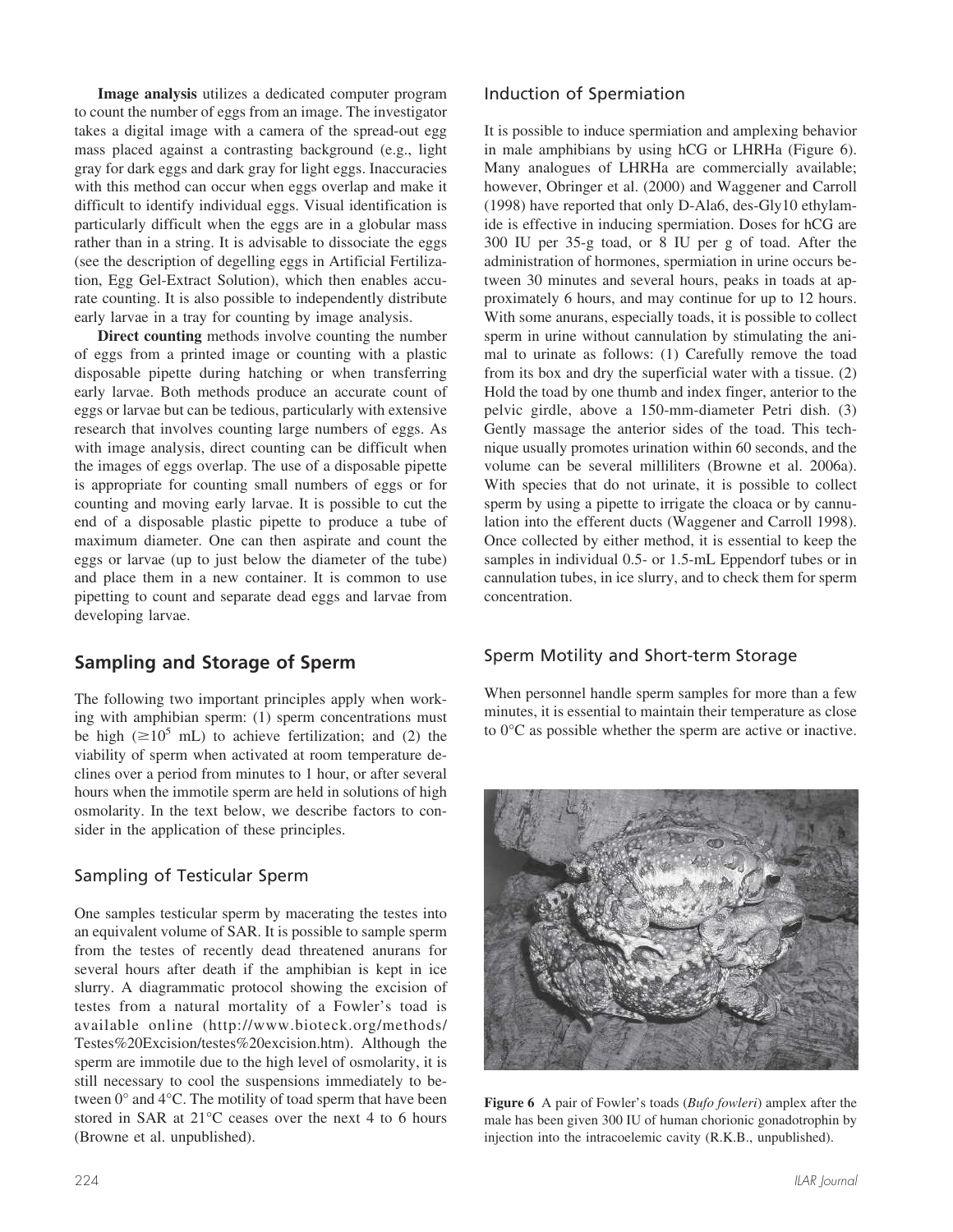There are no reports to date of cold shock with amphibian sperm where viability is reduced at near zero temperatures (0°C). Instead, sperm motility ceases at near zero temperatures, where sperm can be held for up to weeks. It is possible to create these temperatures by using ice slurry in fresh water. To avoid freeze damage, we advise against placing the containers with samples on untempered ice and instead, recommend tempering the ice in fresh water to bring its temperature close to 0°C (Browne et al. 2002d).

In amphibians with external fertilization, sperm becomes motile in response to the low osmolarity of fresh water (5 mOsmol  $kg^{-1}$ ). To maintain the viability of sperm samples, it is necessary to hold the samples in an immotile state in solutions of high osmolarity that exceed 220 mOsmol kg<sup>-1</sup>, including SAR or cryoprotective additives, and preferably at  $0^{\circ}$  to  $4^{\circ}$ C (Browne et al. 2002c). At  $0^{\circ}$  to 4°C, sperm is immotile irrespective of solution osmolarity (Browne et al. 1998). In the case of hormonally induced sperm that has been expressed in urine and is motile, it is necessary to use the sperm for fertilization immediately, to centrifuge and place it in solutions of high osmolality, and to extend its storage life by holding it at  $0^{\circ}$  to  $4^{\circ}$ C. To maintain the viability of sperm sampled from testicular macerates in solutions of high osmolality, including SAR or cryodiluents, it is also necessary to cool the holding temperature to between 0° and 4°C. After storage, one can activate the sperm motility by lowering osmolarity and/or by warming to the normal ambient temperatures of fertilization. In response to high and low osmolarity, the motility of amphibian sperm is reversible, which allows additional flexibility in techniques for storage (Browne et al. unpublished).

#### Sperm Concentration, Motility, and Fertilization

High concentrations of amphibian sperm are necessary to achieve fertilization, partially because the gel layer blocks the majority of sperm (Reinhart et al. 1998). The minimum concentration of sperm for successful artificial fertilization is between  $10^5$  and  $10^7$  mL<sup>-1</sup> (Browne et al. 1998; Edwards et al. 2004; Sargent and Mohun 2005). Sperm macerate at a concentration of approximately  $10^8$  mL<sup>-1</sup>, therefore a dilution of approximately 1:100 will result in optimum fertilization. The concentration of sperm when sampled through hormonal induction in urine is less than  $10^6$  mL<sup>-1</sup>. During cryopreservation, it is customary to dilute sperm samples with cryodiluents and later, after thawing, to further dilute the samples to achieve activation. Thus, it is necessary to concentrate sperm from urine by centrifugation. One can measure the sperm concentration of each sample with a Neubaeur hemocytometer (measuring to the nearest  $0.1 \times$ 10<sup>6</sup> mL−1) using combined counts of approximately 200 sperm. The easiest counts are approximately  $10<sup>5</sup> mL<sup>-1</sup>$ , and we advise diluting the samples to suit.

Complex interactions occur between sperm motility, osmolarity, fertilization, and sperm quality. The type of motility that most anuran sperm exhibit is a vigorous forward motion between 25 and 45  $\mu$ m s<sup>-1</sup> (Table 5). Although this speed is slower than that of fish sperm, the duration of motility of most amphibian sperm, which is approximately 1 hour, is far greater than that of most fish. The period of motility extends as the osmolarity of the solution increases; however, as the osmolarity increases, the number of motile sperm diminishes. Sargent and Mohun (2005) reported that the maximum motility of *Xenopus* spp. sperm occurs at an approximate 40 mM NaCl concentration, and the duration of the motility of cane toad (*B. marinus*) sperm can extend from 1 hour at the osmolarity of pond water (5 mOsmol  $kg^{-1}$ ) to 5 hours at 40 mOsmol  $kg^{-1}$ . This effect of higher osmolatities in maintaining the duration of motility may be more pronounced when sperm are compromised by shortterm storage or cryopreservation.

### Centrifugation of Sperm Samples

It is possible to increase sperm concentration by centrifugation in 1.5-mL Eppendorf tubes for 5 minutes at  $300 \times g$ . During procedures when possible, personnel must keep all samples and containers at  $0^{\circ}$  to 4°C. Because centrifugation and the handling of sperm inevitably reduce viability, it is essential to complete the procedures efficiently to reduce the loss of sperm viability (Browne et al. unpublished).

### Transport of Amphibian Oocytes and Sperm

We advise against transporting oocytes due to their delicacy and short storage life (Browne et al. 2001). To achieve artificial fertilization, we prefer and recommend transporting sperm to oocytes. It is also better to store sperm as testicular macerates rather than in whole testes. For maximum storage time, it is necessary to keep testes or sperm suspensions in ice slurry. For example, storage time at 4ºC

**Table 5 The sperm of some amphibian species are quite vigorous at speeds up to 48 µm s−1; however, families like the myobatrachids have sluggish sperm that sometimes have little forward motility**

| <b>Species</b>                    | $VCL^a$                                                      | Reference<br>(see text)                |
|-----------------------------------|--------------------------------------------------------------|----------------------------------------|
| Six different species             | 23-48 $\mu$ m s <sup>-1</sup>                                | Van der Horst et al.<br>1995           |
| Three hylids<br>Two myobatrachids | 25-30 $\mu$ m s <sup>-1</sup><br>3-7 $\mu$ m s <sup>-1</sup> | <b>Clark 1997</b><br><b>Clark 1997</b> |

*a* VCL, curvilinear velocity.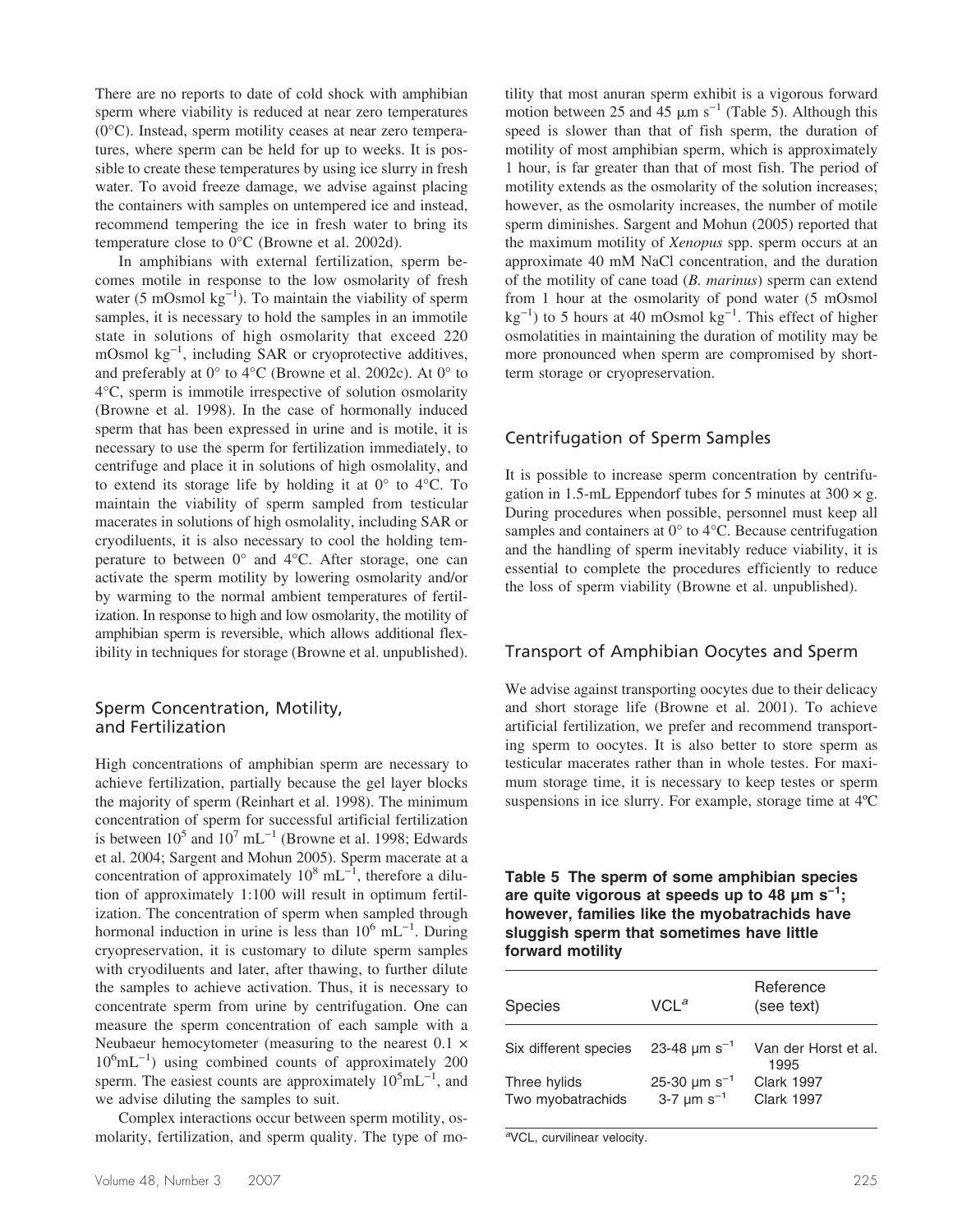is less than half that in an ice slurry at 0ºC. Before storage, it is necessary to remove blood and extraneous tissue from the testes. If small testes are transported, it is essential to keep them on a piece of paper that is moist, but not moist enough to form a film of water over the testes. If treated gently, fertilized eggs generally transport well. It is possible to sample sperm from the testes of recently dead amphibians for hours after death if personnel have held the animals' sperm in ice slurry (Browne et al. 2002b).

# **Cryopreservation of Sperm**

The optimum freezing rates and the best cryodiluents to preserve amphibian sperm are not well known. Nevertheless, numerous investigators have reported success with a variety of species (Browne et al. 1998, 2002b; Costanzo et al. 1998, Mugnano et al. 1998), and others (Buchholz et al. 2004) have used cryopreserved *Xenopus* spp. sperm commercially in biomedical gene banks. Most studies of the cryopreservation of amphibian sperm have involved sperm from testicular macerates. The cryopreservation of toad sperm from hormonal induction has been more difficult than with sperm from testicular macerates. For toad sperm sampled through hormonal induction, even with the best known cryopreservation protocols, recovery after thawing produces a low percentage of motile sperm with only limited viability (Browne et al. unpublished). However, toad sperm is unique in that the mitochondria are located in an exposed collar at the base of the sperm head, and there is a flagellum with a thin membrane between an axoneme and an axial rod (Lee and Jamieson 1993). These characteristics could make toad sperm more vulnerable to damage during the rigors of cryopreservation. Nevertheless, we have observed that cryopreserved Fowler's toad sperm obtained through hormonal induction has successfully fertilized eggs (Browne et al. unpublished). It is possible to store sperm from a variety of species, including cane toad sperm, in an unfrozen state for some time and then to cryopreserve it (Browne et al. 2002b,c). During cryopreservation procedures, it is necessary to keep the samples as cool as possible to retain sperm motility, except for the allowance of time at higher temperatures for the diffusion of any permeating cryoprotectants into the sperm (Browne et al. 1998).

# Cryodiluents

A cryodiluent is primarily an organic solution that protects sperm during cryopreservation. Cryodiluents used in the cryopreservation of amphibian sperm are a mixture of nonpenetrating and penetrating cryoprotectants. The main nonpenetrating cryoprotectants are sugars  $(10\% \text{ w/v})$  and egg yolk (5-10% v/v), and penetrating cryoprotectants are glycerol or dimethyl sulphoxide (5-10% v/v) in the final sperm suspension (Browne et al. 1998, 2002a,d; Costanzo et al. 1998; Mugnano et al. 1998). Salts exist in final mixtures of cryodiluent and testicular macerates but in lower amounts than in tissue. High salt levels appear to cause damage (Browne et al. 2002d). Sargent and Mohun (2005) have reported success using sugars and egg yolk alone in the cryopreservation of sperm from *X. laevis* and *X. tropicalis*.

### Preparation of Egg Yolk/Sucrose Cryodiluent

Sargent and Mohun (2005) also successfully used egg yolk/ sucrose diluent to cryopreserve *X*. *laevis* and *X*. *tropicalis* sperm. They emulsified the egg yolk in an equal volume of distilled water and then diluted one part emulsion to four parts water. After they added sucrose (800 mM) and sodium bicarbonate (20 mM), they centrifuged the mixture for 20 minutes at 13,000 rpm and then stored the aliquots of supernatant frozen at –20°C. Finally, they mixed this cryodiluent with an equal volume of testicular macerate.

### Preparation of Samples for Freezing

For the cryopreservation of sperm from testicular macerates, Browne et al. (1998) and Sargent and Mohun (2005) have reported adding cryodiluent during the testicular maceration stage. The process involved preparing the cryodiluent at twice the concentration required for cryopreservation, weighing the testes and placing them in a Petri dish, and placing a similar weight of cryodiluent over the testes, which investigators then macerated with a pair of tweezers. With hormonally induced sperm, it is necessary to concentrate the sperm through centrifugation enough for it to become diluted 1:1 with cryodiluent and then, on thawing, to dilute it another three times to activate motility. Sperm suspensions at high concentrations are then mixed 1:1 with cryodiluent. The resulting sperm suspensions in cryodiluent from both testicular macerates and hormonal induction are kept in Eppendorf tubes in ice slurry before loading into cryo-straws.

### Straw Size, Labeling, and Record-keeping

Smaller volumes and greater surface areas result in more uniform cooling and thawing. Most studies have utilized 0.25- or 0.5-mL cryo-straws to store amphibian sperm, although Sergent and Mohun (2005) have reported using 500-  $\mu$ l Eppedorf tubes. It is imperative to label the straws clearly and to keep accurate records of samples.

### Freezing Protocols

In Sargent and Mohun's (2005) studies with *X. laevis* and *X*. *tropicalis* mentioned above in which egg yolk/sucrose was the cryodiluent, they reported successful cryopreservation of sperm using a cooling ramp of 10°C per minute. The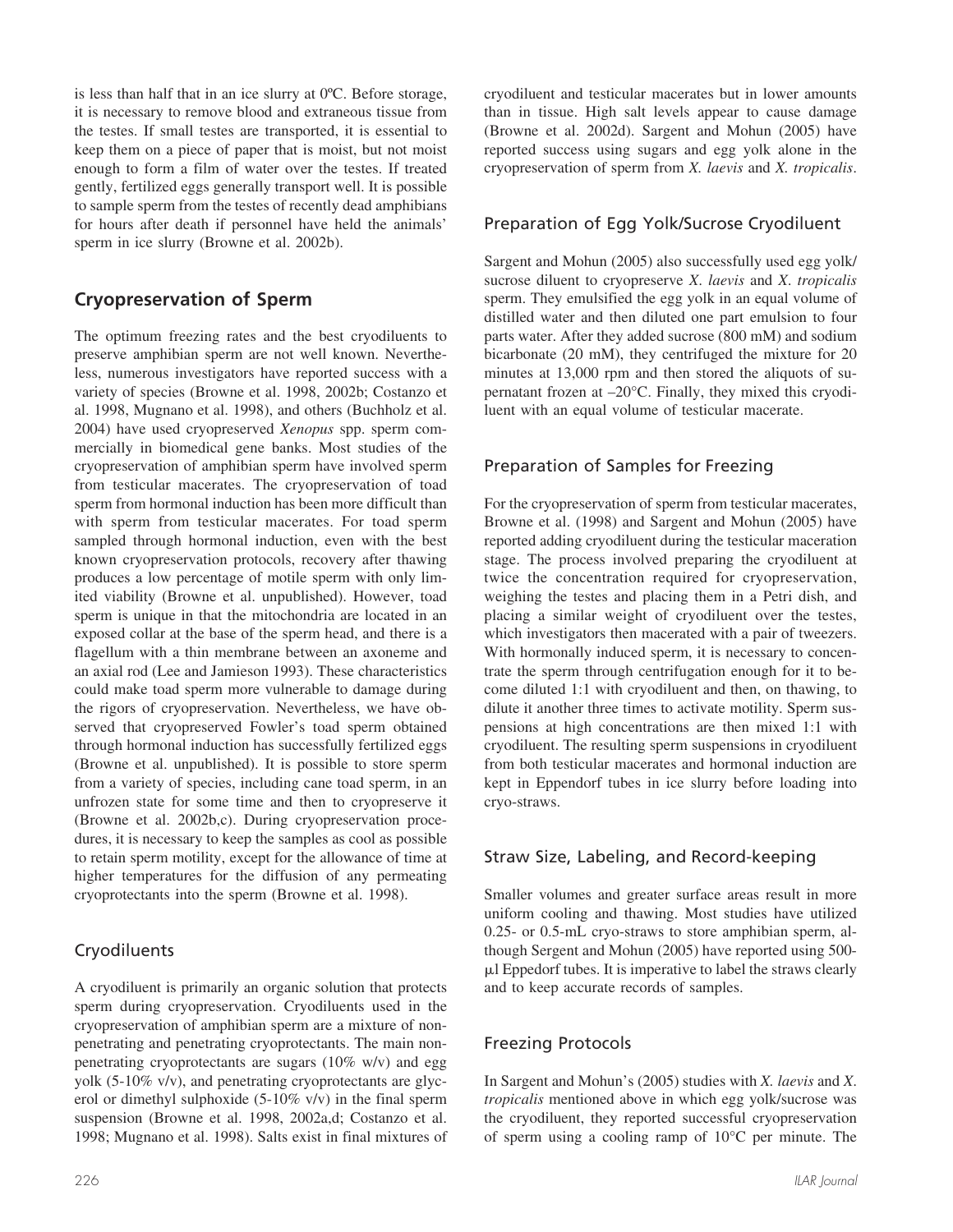efficacy of cooling was the same whether they used a programmable cooler or ethanol dry ice slurry for freezing. They froze the samples in  $500$ - $\mu$ l Eppedorf tubes and kept the bases in the ethanol dry ice slurry. Earlier, in studies with other species, Browne et al. (1998) had shown that more complicated cooling ramps produced in programmable coolers were necessary.

#### Thawing Protocols

Thawing rates do not affect the recovery of cryopreserved amphibian sperm in the limited number of species studied (Browne et al. 1998; Sargent and Mohun 2005). Reports have described simply placing cryo-straws on a bench to thaw or, if faster rates are required, placing them under running water at <30°C. If the sperm suspensions are kept more than a few minutes before use, it is necessary to maintain them between 0° and 4°C.

# **Artificial Fertilization**

In this section, we provide essential protocols for the in vitro manipulation and fertilization of anuran eggs. Three commonly used physiological salines are simplified amphibian's Ringer (SAR; Table 1), DeBoer's solution (DB; Table 4), and modified amphibian's Ringer ( $\text{MAR}^2$ ; Table 6), and egg gel-extract, which may be necessary for artificial fertilization.

#### Egg Gel-Extract Solution

Egg gel-extract is an additive to assist the fertilization of degelled eggs. Reports of numerous studies have either confirmed or disputed the existence of components in the egg gel of amphibians that "capacitate" sperm, thus enabling fertilization. Studies of the normally occurring three layers of gel have identified specific compounds that affect sperm motility and aid fertilization; however, studies of fertilization have not always confirmed the effect of these com-

**Table 6 Modified amphibian Ringer's solutions***<sup>a</sup>*

| Compound                 | Molecular weight | Gram/liter |
|--------------------------|------------------|------------|
| 100.0 mM NaCl            | 58.44            | 5.80       |
| 1.8 mM KCI               | 74.55            | 0.15       |
| 1.0 mM $MgCl2$           | 203.30           | 0.20       |
| 2.0 mM CaCl <sub>2</sub> | 110.98           | 0.30       |
| 5.0 mM Na-Hepes          | 260.30           | 1.30       |
|                          |                  |            |

*a* Modified from Heasman J, Holwill S, Wylie CC. 1991. Fertilization of cultured *Xenopus* oocytes and use in studies of maternally inherited molecules. Methods Cell Biol 36:214-228.

pounds. To create the fertilization medium, investigators have extracted these compounds by "agitating" spawn in a physiological saline. Freshly laid spawn have been incubated in  $0.3 \times$  MAR with pH 7.8 at the ratio of 8 mL MAR to 3 g spawn for 45 minutes at 20°C in a Petri dish on a rocker plate at approximately 15 cycles/minute. Heasman et al. (1991) have reported that it is possible to recover approximately 60% of the originally added volume.

#### Multiple Founder Stock Males

Artificial fertilization is a useful technique when investigators require amphibians of a known genetic history and/or from synchronous fertilization. It is possible to fertilize induced oocytes with the sperm from many males. With crypreservation, even after many years, these males may be founder stock, and with short-term storage of sperm, the males can be from remote locations. It is possible to achieve maximum rates of fertilization through dry fertilization, by the direct application of sperm samples in urine, Ringer solutions, or cryodiluents, or from testicular macerates to oocytes. After 10 minutes, personnel gently flood the oocytes and sperm with an aqueous solution of 5% (v/v) SAR with distilled water.

### **Egg Development and Larval Rearing**

The larvae of amphibians live a multitude of life styles in almost every freshwater aquatic habitat on earth. However, most laboratory model species to date have been pond breeders with simple life histories. In the text below, we emphasize the larval rearing of these and other pondbreeding amphibians. Other species show various degrees of parental care that complicate larval rearing protocols. Parental care, which is more common in terrestrial than aquatic amphibians, characterizes most salamanders, 10% of anurans, and most caecilians. The spectrum of care extends from randomly depositing single eggs in ponds, to guarding foam-protected egg masses, to carrying the eggs on their backs or in pouches, to transporting hatched larvae (Alford 1999; Duellman and Trueb 1994).

#### **Larval Husbandry**

The environmental conditions under which amphibian larvae are hatched and reared can profoundly affect diverse aspects of larval and even adult biology. Larval density, temperature, light, pH level, dissolved oxygen, and diet have major effects on development, internal and external larval morphology, intestinal commensals, and the eventual adult anatomy (McDiarmid and Altig 1999). Practicality will limit the approximation of natural conditions that can be made in captivity. Although studies have shown that the larvae of many species are highly adaptable to artificial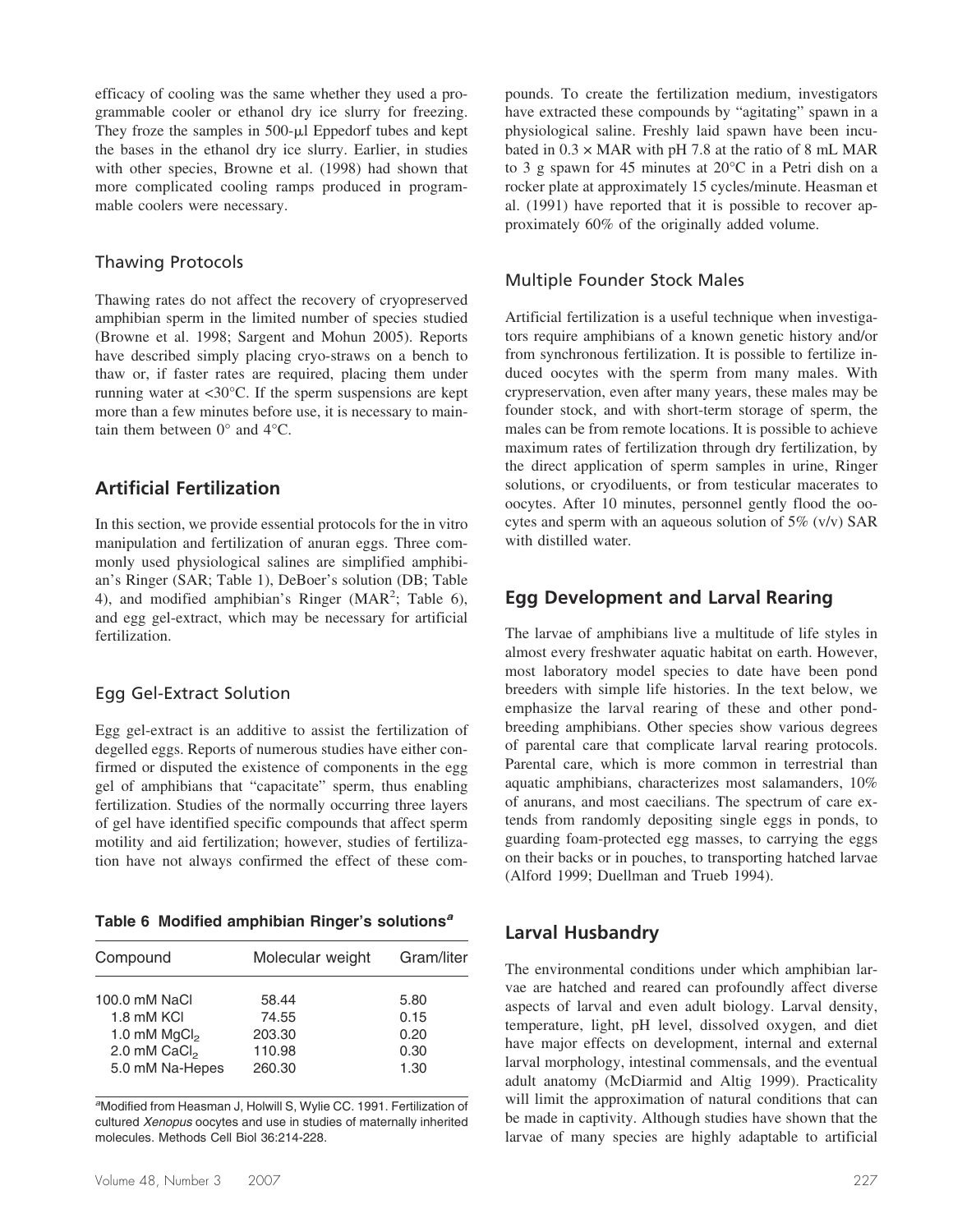conditions, as described above, the larvae of some less wellknown amphibians are still best reared in conditions simulating those found in nature. The Amphibian Taxon Advisory Group (AZA 2007) recommends that individuals or organizations that make advances with amphibian husbandry present the information as a Taxon Management Account for evaluation and distribution.

The optimum larval rearing system for any batch will depend on the species, numbers of larvae to be reared, and group size. One objective that is common to all larval rearing protocols is to maintain the optimum growth rate to minimize the larval period. These combined results will produce the largest and fittest metamorphs with the least size difference (Alford 1999; Browne et al. 2003; Schmidt and Henkel 2004). At each stage of development, from eggs to metamorphosis, it is important to provide conditions that maximize growth and condition. There is more diversity in the life history of larval anurans than in caecilian and caudate larvae. Even in species from the same habitats such as pools, it may be necessary to use different larval rearing techniques to achieve optimum survival and growth.

### Handling

Amphibian larvae are very sensitive, and even latex gloves that are suitable for most biomedical applications may result in amphibian mortalities (Sobotka and Rahwan 1994). It is acceptable to handle small, recently hatched larvae with plastic pipettes opened to maximum tube diameter. This method is also convenient for counting larvae as personnel transfer them from one container to another. When pouring larvae through nets, to prevent physical and physiological damage to larvae, we advise always suspending the net in water that has a composition and temperature similar to the water of origin.

### Hatching Eggs

The quality of both the eggs and the egg gel will vary with broodstock condition and spawning methods. It is possible to hatch good-quality egg masses or strings in aquariums with appropriate aeration that is held at a temperature similar to the species' natural environment. Personnel may distribute the larvae at swim-up either singularly or between medium- or high-density trays.

It is important to note, however, that the artificial induction of oocytes may compromise the hatch rate and gel quality. Due to the instability of the egg matrix, these eggs are generally hatched in containers such as Petri dishes (Figure 7). The nutrients released from decomposing eggs or gel can result in lethal bacterial blooms, which necessitates separating developing eggs from bad eggs and decomposing gel. This separation is best done by pipetting the eggs or egg clumps into a fresh tray with a plastic pipette with a tube diameter large enough to avoid damage to the eggs. Bacte-



**Figure 7** Petri dishes with hatching eggs produced by hormonal induction and then artificially fertilized (R.K.B., unpublished).

rial blooms can develop rapidly at warm temperatures, especially when sperm in cryoprotectants such as egg yolk are used to fertilize oocytes. Bacterial blooms appear as a white/ yellow turbidity that spreads from decomposing eggs. To avoid this development, it is essential to inspect the eggs twice daily, especially during the first few days after fertilization.

# Rearing Densities

Early studies showed that as rearing densities increased the larval period, the size range of metamorphs and the length of the metamorphosis period also increased (Hoff et al. 1999). Nevertheless, it is possible to raise larvae of many species without these effects at very high densities. Certain amphibian larvae including those that are highly cannibalistic or slow growing are not amenable to high-density rearing. Some species appear to prefer individual rearing (*Dendrobates* spp.; ceratophryinines) whereas other species are not amenable to high-density rearing for no apparent reason (R.K.B., personal observation).

Traditionally, investigators have raised most larvae in aquariums at medium densities of fewer than five larvae per liter. Many toad larvae are small, and it is possible to satisfactorily raise up to 20 per liter in medium-density systems (Alford 1999; Figure 8). Such medium-density rearing is ideal when small numbers of metamorphs are required, or for species unsuitable for high-density rearing. Mediumdensity rearing in aquariums requires daily inspection and regular water changes. The period between water changes depends among other factors on feed rates, type of feed, and water temperature (Culley 1992). The disadvantages of medium-density rearing are extended larval periods, the necessity of a large area for a similar number of larvae, and potentially smaller and thinner metamorphs. In contrast, high-density rearing generally requires reliable 12-hour water changes to maintain water quality and avoid mass mortalities (Browne et al. 2003).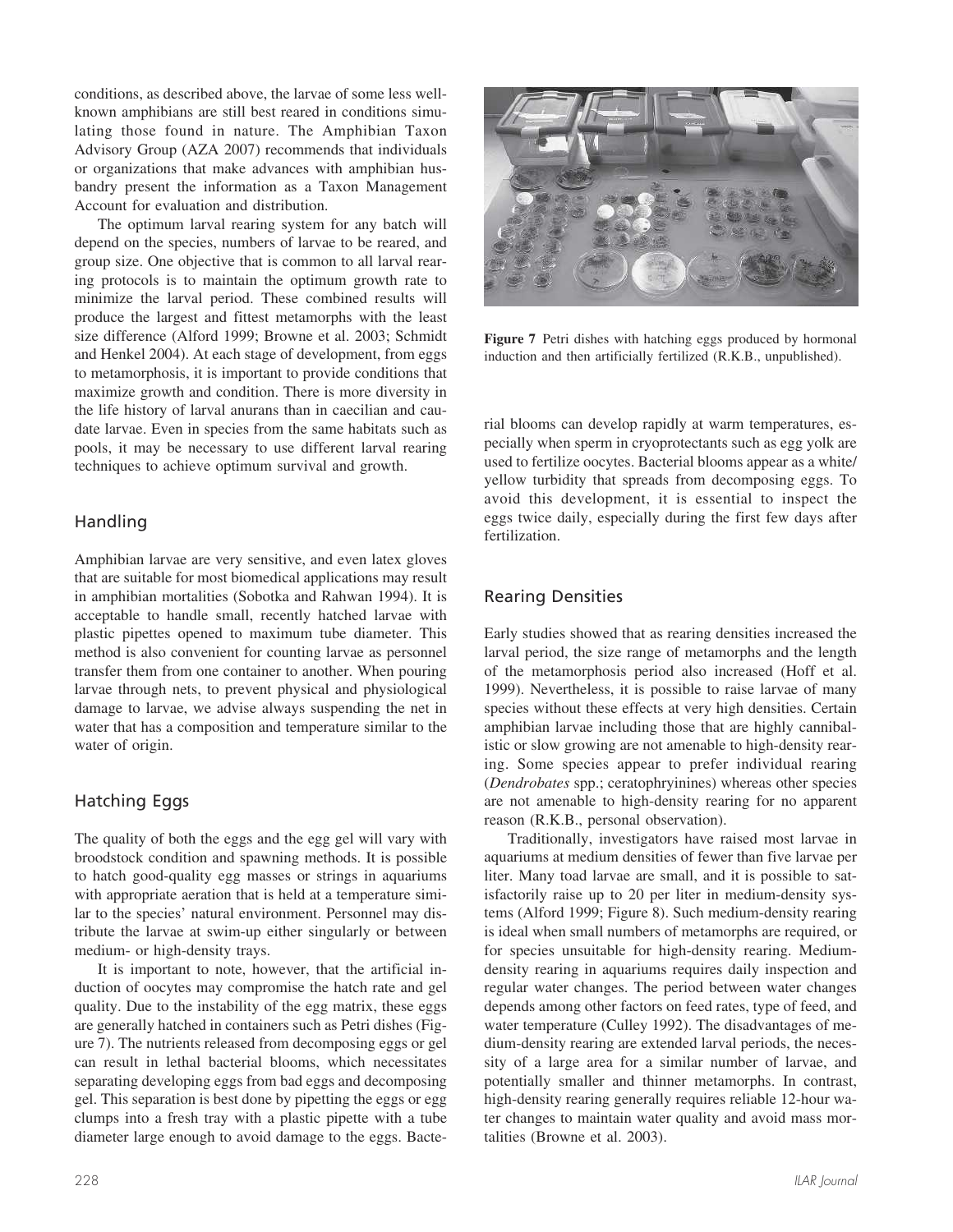

**Figure 8** Fowler's toad (*Bufo fowleri*) larvae raised at medium density and fed fish flakes, spirulina, and water weed (R.K.B., unpublished).

#### *Single Rearing*

It is possible to rear amphibian larvae in small containers or separated on trays by partitions. Under these conditions, personnel can feed the larvae to satiation without the effects of either interference or exploitative competition and can achieve high growth. Maximum growth is possible with high concentrations of feed, 12-hour water changes, and shallow water to assist natural aeration. However, there are less demanding methods for the single rearing of the larvae of *Dendrobates* spp. (Schmidt and Henkel 2004).

#### *Medium-density Rearing*

The equipment for medium-density rearing can be as simple as an aquarium with an air stone. If large numbers of larvae are required, it is advantageous to equip tanks with flowthough water systems to house several thousand large larvae. For the rearing of amphibian larvae, it is important to maintain a very high quality of water (Ultsch et al. 1999).

#### *High-density Rearing*

The high-density rearing method has produced high-quality metamorphs for a range of anurans including *Litoria*, ranids, myobatrachids, and bufonids. High-density rearing depends on the use of shallow water to maintain oxygen, densities >40 larvae per liter, frequent water changes to remove waste and bacteria, and the provision of finely ground high-quality feed to ensure satiation. We advise holding the larvae in trays that have a water depth approximately three times the height of the larvae: 1.5 to 3 cm deep. A  $30 \times 45$  cm tray and a 1.5-cm water depth would house 60 to 120 medium-sized larvae (Figure 9). Personnel should feed the larvae a fine, particulate, high-quality feed such as ground fish pellets with spirulina powder. Every 12 hours, it is essential to remove the larvae from the tray, wash the tray, change the



**Figure 9** An experimental array to test the high-density rearing of Fowler's toad (*Bufo fowleri*) larvae consisting of pairs of trays vertically descending in the figure at 100, 150, and 200 larvae per 600 mL (R.K.B., unpublished).

tray water, and then replace and feed the larvae (Browne et al. 2003).

#### Metamorphosis

Metamorphosis is the change from a larval to a juvenile stage (Nieuwkoop and Faber 1994). This change is most profound with terrestrial amphibians, especially anurans. The structure of the mouth changes dramatically, the metamorphs do not eat, lungs replace gills for respiration, the tail becomes absorbed in anurans, and locomotion is poor (Ultsch et al. 1999). The modification of organs as larvae metamorphose is not the same for all species. However, once the front legs of an anuran larva have emerged, swimming becomes difficult, feeding ceases, air breathing commences, and soon after metamorphosis is completed (McDiarmid and Altig 1999). Therefore, in anurans at least, front leg emergence is the most practical partition between the end of the larval period and the beginning of metamorphosis (Browne et al. 2003).

Once the front legs emerge, it is important to stop feeding anuran larvae and to place them in a sloped enclosure, which creates a transitional water (2/3) and terrestrial (1/3) environment (Figure 10). The terrestrial portion should be a substrate on which metamorphs can emerge from their aquatic environment. The two types of substrates that work well are sand and small gravel. Gravel does not stick and provides a sense of security for the emerging juveniles. It is necessary to wash the substrates regularly and to change the water at least every 2 days. Gravel is easy to wash by spraying self-draining tanks whereas sand enclosures re-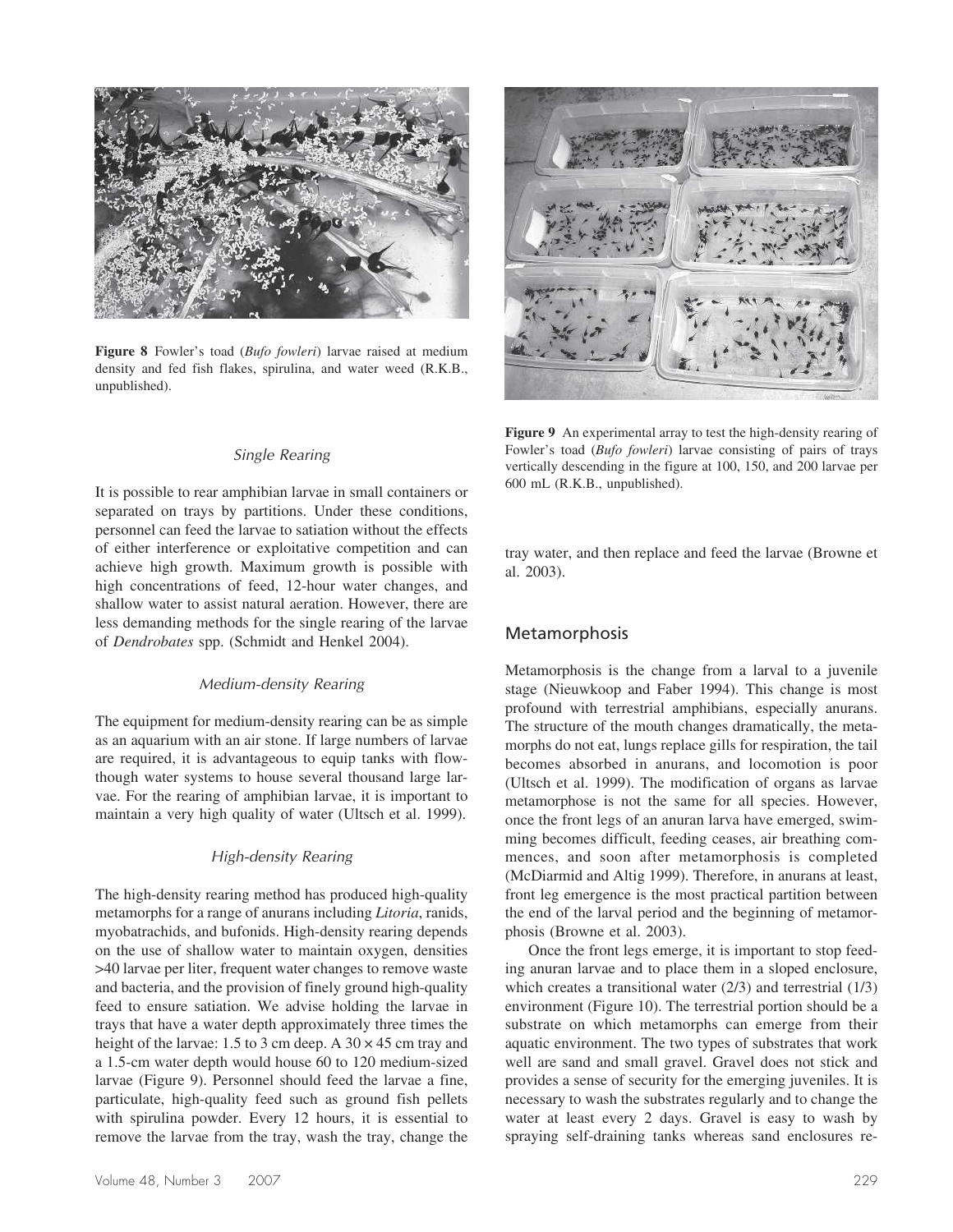

**Figure 10** A metamorphosis enclosure with a shallow sloping bed of fine gravel for Wyoming toad (*Bufo baxteri*) larvae (R.K.B., unpublished).

quire removing the metamorphs and larvae to clean the enclosures.

### Postmetamorphosis

The postmetamorphic juveniles of most terrestrial amphibians require small insects or other invertebrates for sustenance. The amount of feed the juveniles ingest will depend on the density of prey. Consequently, it is necessary to place the metamorphs that are nearing the tail bud stage in small containers with low headroom and an insect-proof lid if the metamorphs are feeding on flying insects. Unfortunately, juveniles of some anurans drown easily, therefore it is better to supply water through wet paper toweling and to provide a few dry leaves for shelter and for insects to climb. To provide a continuous supply of *Drosophila* fruit flies, it is advantageous to place a colony jar that has the mouth covered with a fine mesh. The mesh enables the escape of *Drosophila* and prevents the early juveniles from entering the jar. It is appropriate to feed large juveniles (>20 mm) on *Drosophila* and juvenile crickets. Smaller feeder insects such as collembollans are also suitable for small metamorphs. It is acceptable to house the metamorphs of aquatic species in the same tanks as those described above for the medium-density rearing of larvae (Figure 11. The larvae and juveniles of some species are cannibalistic, therefore it is essential to raise and metamorphose these animals individually in either flow-through grids or individual enclosures.



**Figure 11** Recently metamorphosed early juvenile Wyoming toads (*Bufo baxteri*) (R.K.B., unpublished).

#### Caecilians

Approximately 30% of caecilians are viviparous, and metamorphosis to gill loss occurs at or near birth. The neonates are miniature versions of the adult and have the same environmental and dietary needs. O'Reilly (1996) has suggested keeping gravid females of aquatic species at lowered water levels of 3 cm because neonates that retain gills after birth can drown in deeper water. Some investigators have proposed that parental care might be important in some taxa. Wake (1994) observed in a *Typhlonectine* sp. that "female caecilians lift young on their backs to the surface of the water to take their first breaths," and "neonates rub their snouts along the flanks of their mother similar to discus fry feeding on skin secretions" (personal communication, Andy Snider, Fresno Zoo, Fresno, CA, 2000). Cohorts of neonates have failed to thrive when separated from their parents (K.Z., personal observation). Therefore, when possible, we advise leaving the neonates with the parents. Beyond these observations, the distribution of parental care of neonates across the viviparous caecilians is unknown.

Some oviparous species are direct developing, with metamorphosis occurring in the egg before hatching, whereas others are primarily aquatic and secondarily terres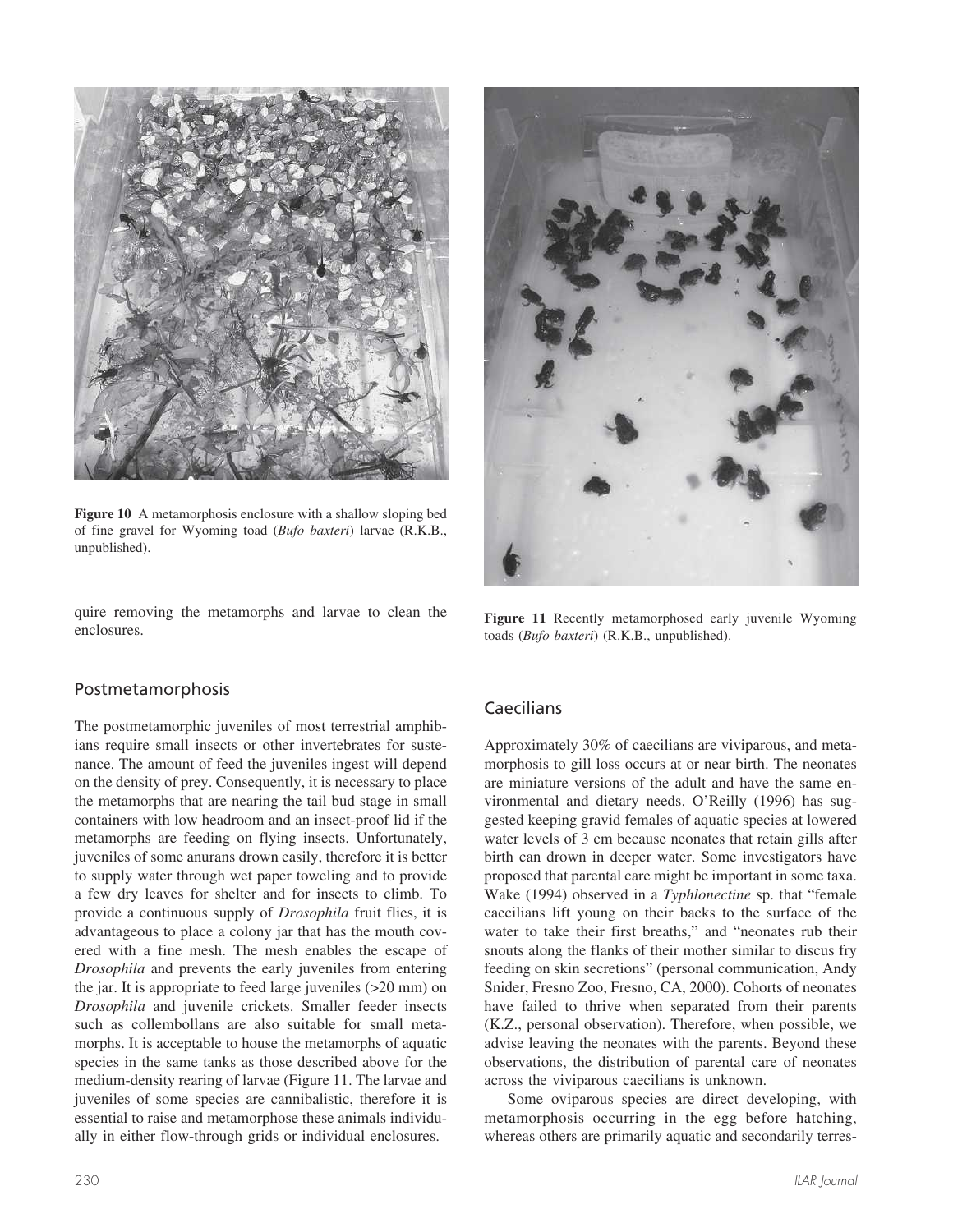trial. All of the egg clutches that have been observed in the wild have been located on moist soil near water. Therefore, housing for breeding adults should consist of moist soil near water. Investigators have described hatching wild-collected eggs of *Ichthyophis glutinosus* (Breckenridge and Jayasinghe 1979; Breckenridge et al. 1987) and *Grandisonia* sp. (O'Reilly 1996) in the laboratory and successfully rearing the larvae on worms or worm pieces. Hofrichter (2000) and O'Reilly (1996) advise giving the larvae a mixed aquatic and terrestrial habitat. O'Reilly (1996) has also reported conditioning wild-caught larval *Epicrionops* by wiggling the food at the larvae's snouts. The larvae would initially take only amphipods but took chopped worms after the conditioning. Hofrichter (2000) has documented that larval development took 10 to 14 months for two *Ichthyophis* species. Maternal attendance of egg clutches exists in oviparous caecilians both with and without direct development; however, the significance of this behavior is unknown. Hofrichter (2000) has suggested that parental attendance of eggs is possibly for the protection of developing eggs through the removal of infertile eggs, defending eggs from predators, and providing antiseptic compounds.

#### Caudates

Sixty-five percent of caudates belong to the subfamily Plethodontinae, and most of these amphibians directly develop. Several desmognathines also have direct development, and several salamandrids are viviparous. Many species are larviform, spending their entire lives in a larvalike condition. Thus, with caudates, larval rearing and early juvenile rearing can be concurrent. As with caecilians, parental attendance of eggs is common in caudates possibly for the same reasons. A unique behavior among amphibians is the prodding or fanning of aquatic eggs by pairs of caudates. In light of the parental behavior of caudates, it is important to allow these animals to attend the egg mass but also to observe them carefully because adult caudates sometimes eat viable eggs.

Caudate larvae do not necessarily begin feeding immediately after hatching; they subsist for some time on the yolk stores, which are often visible through their thoracoabdominal wall as a yellow or white mass. Depending on their enclosure temperature and metabolism, salamanders might not require food for weeks, especially species reared at cooler temperatures. To avoid problems with early feeding and consequent water quality issues, we advise feeding small amounts initially, and at least until the larvae have absorbed their yolks. It is then advisable to gauge subsequent feeding by how much food the larvae ingest.

Caudate larvae will feed on a variety of meat-based food items. For exceptionally small hatchlings (the smallest plethodontid larvae), microworms are an appropriate initial food. Potential choices for slightly larger larvae include Grindal worms, daphnia, or brine shrimp nauplii. The next larger size class of food includes blackworms, whiteworms, bloodworms, tubifex worms, isopods, and mosquito larvae.

The largest larvae take bigger items like chopped earthworms or fish. Diversity is key; axolotl larvae raised exclusively on brine shrimp or white worms can suffer from a number of nutritional deficiencies (Nace 1974).

All known caudate larvae are carnivorous, and many have cannibalistic tendencies. If they are raised in large groups, size differences develop among the growing larvae. Often larger specimens will then consume the smaller, thus biasing the population toward those that exhibit early rapid growth. However, it is possible to keep many caudates including aquifer plethodontids in groups with no cannibalism or growth dispensation (K.Z., personal observation). With growth dispensation, interference and exploitative competition results in a broadening of the range of size in a batch of larvae and possibly increased mortality of "stunted" specimens. Investigators can avoid growth dispensation through high-density rearing (Browne et al. 2003); however, there are no reports to date of the testing of this technique on the larvae of amphibians other than anurans.

For research of individual animals, to increase survival or to reduce genetic bias, the preferred rearing protocol is individual maintenance. In such a case, it is appropriate to raise larvae in containers that have holes covered with mesh in the sides. These containers could vary from small plastic cups for small larvae to larger food containers as larvae grow. It is customary to keep these containers in a tray with approximately 5 cm of water. Personnel should circulate the water in the tray to increase the rate of water exchange in the individual containers. As the larvae grow, personnel should move them into successively larger containers. For those species that metamorphose, once the gills are nearly resorbed, it is then appropriate to move the larvae into a tank with shallow water and a gradual slope onto land For caudates that remain aquatic, sit is customary to house similarsized larvae communally after they are at least half grown. Although there may be cases in which limbs are bitten off, lost limbs do often regenerate.

Although all caecilian and caudate larvae are carnivorous, most anuran larvae are mostly filter feeders or browsers, and a few are carnivorous and sometimes cannibalistic. A good initial feed for most larvae is a nutritious commercial fish food flake with a high algae/plant content. It is important to avoid spinach, cabbage, and kale due to their toxins (Berns 1965; Borland 1943). For taxa with more carnivorous tendencies, we recommend providing a progression of food items as suggested for caudates. For filter feeders, it is possible to make suspensions from ground fish feed or Sera Micron sprinkled on the water surface. Note that as with caudate larvae, anuran larvae do not necessarily begin feeding immediately after hatching, and early feeding might lead to loss of water quality.

# **Concluding Thoughts**

Research on the reproduction of amphibians has mainly included investigative models and amphibians for display or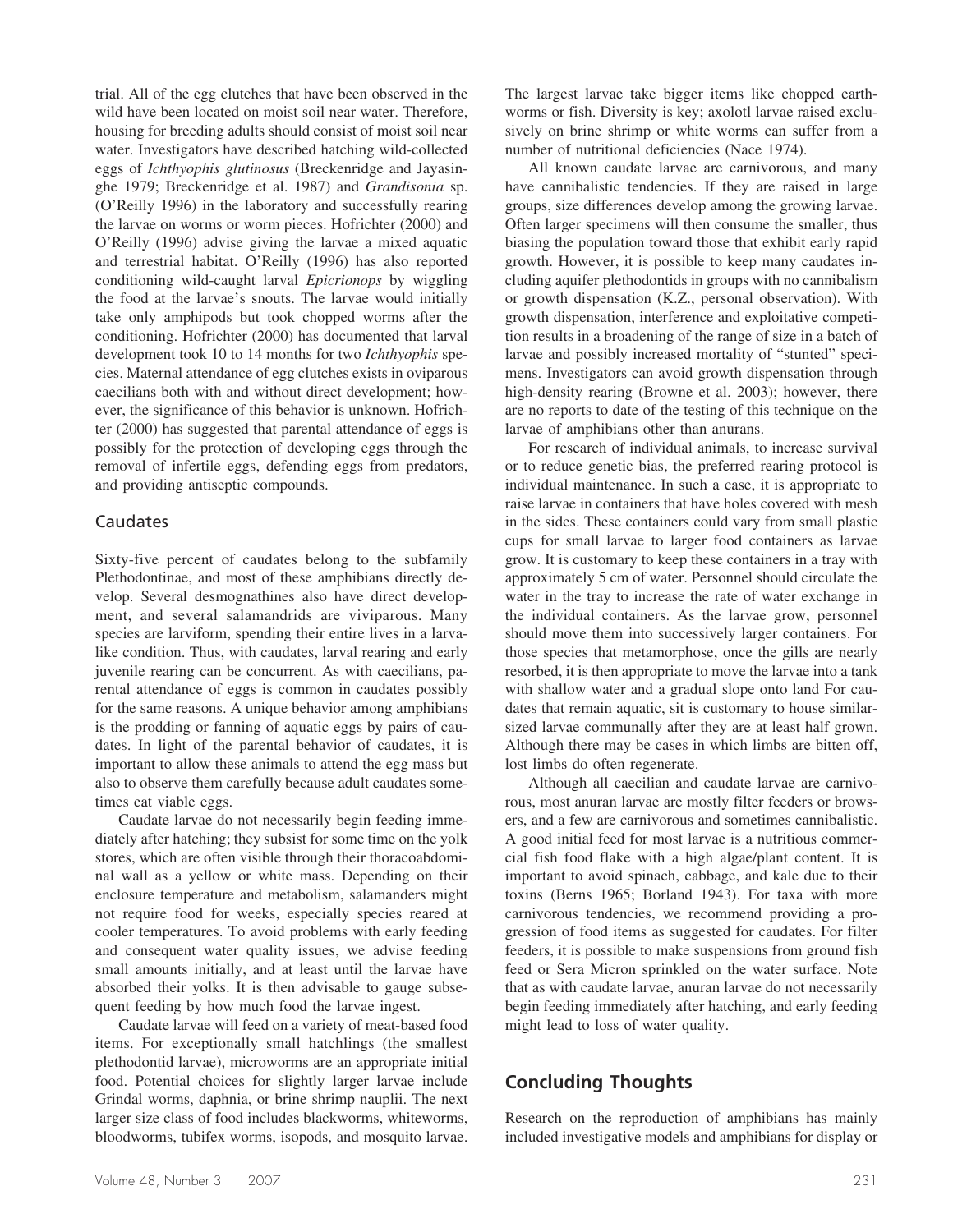consumption. Although amphibian reproduction technologies have traditionally favored easily bred species, the current crisis of these animals' imminent extinction now demands the development of new reproduction technologies for amphibians, which will provide a vast range of research strategies. These strategies vary from natural reproduction to the in vitro indefinite preservation of a species' natural genetic diversity. Although the application of best practice in husbandry, including the provision of species-specific microhabitats, should enable the natural reproduction of many species, past experience with difficulties in reproduction indicates that some challenging cases require advanced in vitro reproduction technologies. Over time the provision of genetically competent amphibians from captive breeding facilities will greatly benefit from methods that utilize cryopreserved sperm or nuclei. To date investigators have used sperm induction and ovulation, short-term storage of eggs and sperm, and indefinite storage of sperm through cryopreservation with <1% of amphibian species. Nevertheless, the field has an exciting future in continuing the recent advances we have described in this article. Increased research and knowledge will assuredly promote the conservation of amphibians and benefit these animals and humans alike.

# **Acknowledgments**

We acknowledge the following individuals for their encouragement and contributions to the recent advances in amphibian reproduction technology: Dr. John Clulow, Dr. Michael Mahony, Melissa Pomering, and Andrew Clark, *Newcastle University*, Newcastle, Southeast Australia; the amphibian conservation team, *Perth Zoo*, South Perth, Western Australia, including Dr. Phillip Matson and Glen Gaikhorst, for their advice and editing; the interns and volunteers at *Memphis Zoo,* Memphis, TN, including Joe Vaughan, Jessica Seratt, and researchers Dr. Carrie Vance and Dr. A Kouba; and Li Hong, *Shanghai Zoo,* Shanghai, China.

# **References**

- Alford RA. 1999. Ecology: Resource use, competition, and predation. In: McDiarmid RW, Altig R, eds. Tadpoles: The Biology of Anuran Larvae. Chicago: University of Chicago Press. p 240-278.
- Aplin K, Kirkpatrick P. 2000. Chytrid in Southwest Australia: Historic Sampling Documents the Date of Introduction, Rates of Spread and Seasonal Epidemiology, and Sheds New Light on Chytrid Ecology. Proceedings of Getting the Jump on Amphibian Disease, held in Cairns, Australia. p 24.
- Arimura A, Vilchez-Martinez JA, Coy DH, Coy EJ, Hirotsu Y, Schally AV. 1974. [D-Ala6, Des-Gly-NH210]-LH-RH-ethylamide: A new analogue with unusually high LH-RH/FSH-RH activity. Endocrinology 95:1174-1177.
- AZA [Association of Zoos and Aquariums]. 2007. Taxon Advisory Groups. Available online (http://www.aza.org/ConScience/ ConScienceTAGFact/).
- Bagnara JT, Stackhouse HL. 1973. Observations on Mexican *Rana pipiens*. Am Zool 13:139-143.
- Ballou JD. 1992. Potential contribution of cryopreserved germ plasm to the preservation of genetic diversity and conservation of endangered species in captivity. Cryobiology 29:19-25.
- Berger L, Speare R, Hines HB, Marantelli G, Hyatt AD, McDonald KR, Skerratt LF, Olsen V, Clarke JM, Gillespie G, Mahony M, Sheppard N, Williams C, Tyler MJ. 2004. Effect of season and temperature on mortality in amphibians due to chytridiomycosis. Aust Vet J 82:434- 439.
- Berns MW. 1965. Mortality caused by kidney stones in spinach-fed frogs (*Rana pipiens*). BioScience 15:297-298.
- Borland JR. 1943. The production of experimental goiter in *Rana pipiens* tadpoles by cabbage feeding and methyl cyanide. J Exp Zool 94:115- 37.
- Bosch J. 2001. Female reciprocal calling in the Iberian midwife toad (*Alytes cisternasii*) varies with male call rate and dominant frequency: Implications for sexual selection. Naturwissenschaften 88:434-437.
- Bosch J, Marquez R. 1996. Discriminate functions for sex identification in two midwife toads (*Alyes obstetricans* and *A*. *cisternasii*). Herpetological J 6:105-109.
- Breckenridge WR, Jayasinghe S. 1979. Observations on the eggs and larvae of *Ichthyophis glutinosus.* Ceylon J Sci 13:187-202.
- Breckenridge WR, Nathanael S, Pereira L. 1987. Some aspects of the biology and development of *Ichthyophis glutinosus* (Amphibia: Gymnophiona). J Zool Lond 211:437-49.
- Brenner FJ. 1966. Influence of light and temperature on reproduction and hibernation in amphibians and reptiles. Yrbk Am Phil Soc p 319-322.
- Brenner FJ, Brenner PE. 1969. The influence of light and temperatures on body fat and reproductive conditions of *Rana pipiens.* Ohio J Sci 69: 305-312.
- Browne RK, Clulow J, Mahony M. 2001. Short-term storage of cane toad (*Bufo marinus*) gametes. Reproduction 121:167-173.
- Browne RK, Clulow J, Mahony M. 2002a. The effect of saccharides on the post-thaw recovery of cane toad (*Bufo marinus*) spermatozoa. Cryo Letters. 23:121-128.
- Browne RK, Clulow J, Mahony M. 2002b. The short-term storage and cryopreservation of spermatozoa from hylid and myobatrachid frogs. Cryo Lett 23:29-136.
- Browne RK, Clulow J, Mahony M, Clark A. 1998. Successful recovery of motility and fertility of cryopreserved cane toad (*Bufo marinus*) sperm. Cryobiology 37:339-345.
- Browne RK, Davis J, Pomering M, Clulow J. 2002c. Storage of cane toad (*Bufo marinus*) sperm for 6 days at 0ºC with subsequent cryopreservation. Reprod Fertil Dev 14:267-273.
- Browne RK, Mahony M, Clulow J. 2002d. A comparison of sucrose, saline, and saline with egg-yolk diluents on the cryopreservation of cane toad (*Bufo marinus*) sperm. Cryobiology 44:251-257.
- Browne RK, Pomering M, Hamer AJ. 2003. High density effects on the growth, development and survival of *Litoria aurea* tadpoles. Aquaculture 215:109-121.
- Browne RK, Seratt J, Li H, Kouba A. 2006a. Progesterone improves the number and quality of hormonally induced Fowlers toad (*Bufo fowleri*) oocytes. Reprod Biol Endocrinol 4:3.
- Browne RK, Seratt J, Vance C, Kouba A. 2006b. Hormonal induction with priming and in vitro fertilisation increases egg numbers and quality in the Wyoming toad (*Bufo baxteri*). Reprod Biol Endocrinol 4:34.
- Buchholz D, Li F, Shi Y. 2004. Cryopreservation of *Xenopus* transgenic lines. Mol Reprod Dev 67:65-69.
- Chakraborty C, Nandi S, Jana S. 2005. Prion disease: A deadly disease for protein misfolding. Curr Pharm Biotechnol 6:167-177.
- Clark,AK. 1997. The effects of ionicity in diluents on the motility of cane toad (*Bufo marinus*) sperm. B. Sc. (Hons) thesis. University of Newcastle, Australia.
- Clulow J, Mahony M, Browne RK, Pomering M, Clark A. 1999. Application of assisted reproduction technologies (ART) to endangered anuran amphibians. In: Cambell A, ed. Declines and Disappearances of Australian Frogs. Canberra, Australian Capital Territory: Environ Australia. p 219-225.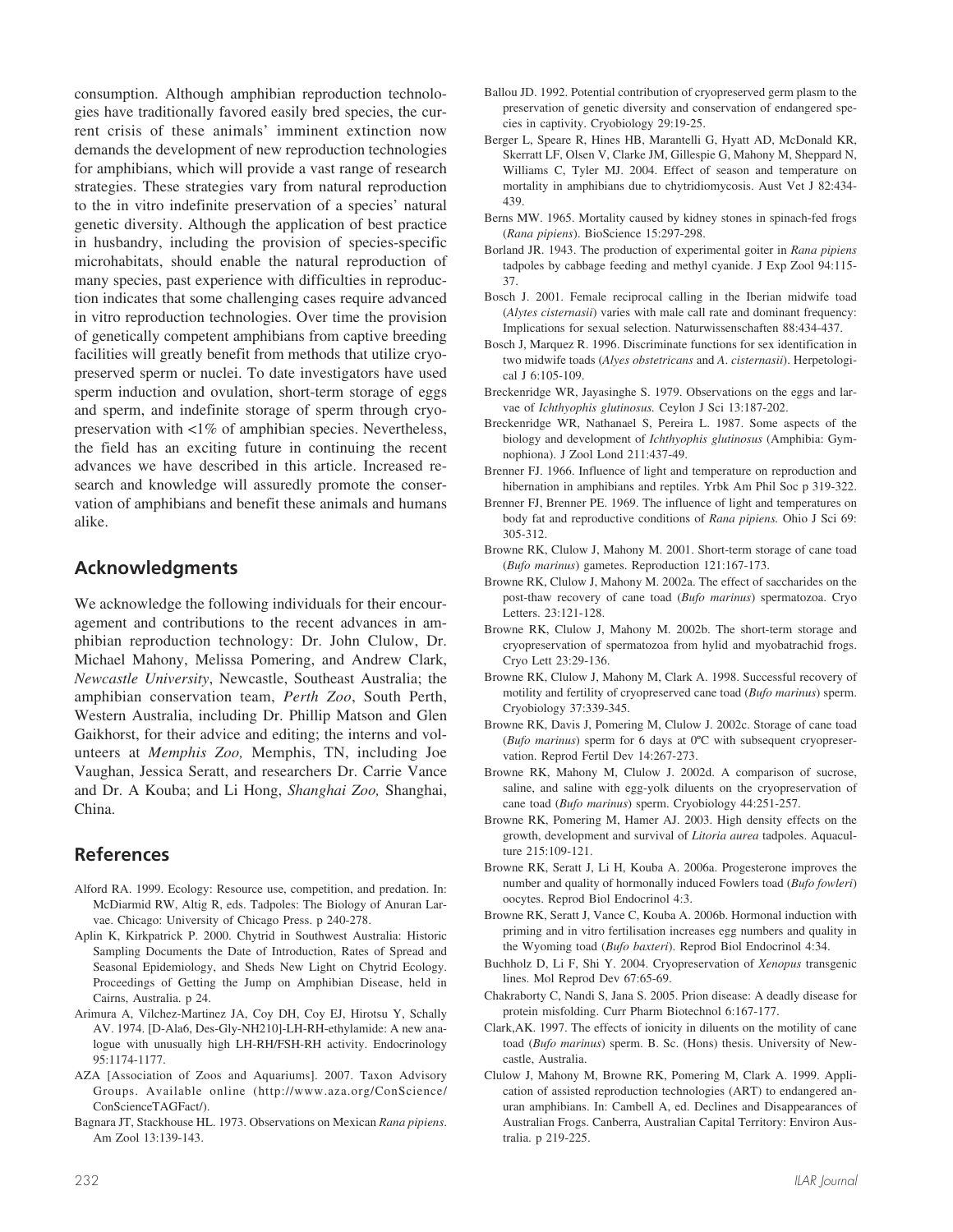- Constantinos CM, Zohar Y. 2000. Use of GnRHa-delivery systems for the control of reproduction in fish. Rev Fish Biol Fisheries 10:463-491.
- Costanzo JP, Mugnano JA, Wehrheim HM. 1998. Osmotic and freezing tolerance in spermatozoa of freeze-tolerant and -intolerant frogs. Am J Physiol 44:713-719.
- Culley DD. 1992. Managing a bullfrog research colony. In: Schaeffer DO, Kleinow KM, Krulisch L, eds. The Care and Use of Amphibians, Reptiles and Fish in Research. Bethesda: Scientists Center for Animal Welfare. p 30-40.
- Dan C. 1983. Reproduction twice a year of the crested newt in captivity. In: Townson S, ed. Breeding Reptiles and Amphibians. London: British Herpetological Society. p 209-211.
- Duellman WE, Trueb L. 1994. Biology of Amphibians. Baltimore: The Johns Hopkins University Press.
- Edwards DL, Mahony MJ, Clulow J. 2004. Effect of sperm concentration, medium osmolality and oocyte storage on artificial fertilisation success in myobatrachid frog (*Limnodynastes tasmaniensis*). Reprod Fertil Dev 16:346-354.
- Fortune JE. 1983. Steroid production by *Xenopus* ovarian follicles at different developmental stages. Dev Biol 99:502-509.
- Fraile B, Paniagua R, Rodrigues MC, Saez J. 1989. Effects of photoperiod and temperature on spermiogenesis in marbled newts (*Triturus marmoratus marmoratus*). Copeia 1989:357-363.
- Frazer JFD. 1976. Anura (frogs and toads). In: UFAW Handbook. 5th ed. Edinburgh: Churchill Livingston. p 516-524.
- Halliday TR. 1999. Amphibians. In: The UFAW Handbook on The Care and Management of Laboratory Animals. Vol 2, 7th ed. p 90-102.
- Heasman J, Holwill S, Wylie CC. 1991. Fertilisation of cultured *Xenopus* oocytes and use in studies of maternally inherited molecules. Methods Cell Biol 36:214-228.
- Heatwole H. 2005. Amphibian biology. In: Endocrinology. Vol 6. Chipping Norton: Surrey Beatty & Sons.
- Hilken G, Dimigen J, Iglauer F. 1995. Growth of *Xenopus laevis* under different laboratory rearing conditions. Lab Anim 29:152-62.
- Hoff KS, Blaunstein AR, McDiarmid RW, Altig R. 1999. Behaviour: Interactions and their consequences. In: McDiarmid RW, Altig R, eds. Tadpoles: The Biology of Anuran Larvae. Chicago: University of Chicago Press. p 215-239.
- Hofrichter R, ed. 2000. Amphibians: The World of Frogs, Toads, Salamanders and Newts. Buffalo: Firefly Books.
- Hollinger TG, Corton GL. 1980. Artificial fertilisation of gametes from the South African clawed frog (*Xenopus laevis*). Gamete Res 3:45-57.
- Holt WV, Abaigar T, Watson PF, Wildt DE. 2003. Genetic resource banks for species conservation. In: Holt WV, Pickard AR, Rodger JC, Wildt DE, eds. Reproductive Science and Integrated Conservation. Cambridge: Cambridge University Press. p 267-280.
- Holt WV, Pickard AR, Pranther RS. 2004. Wildlife conservation and reproductive cloning. Reproduction 127:317-324.
- Horseman ND, Smith CA, Culley DD Jr. 1978. Effects of age and photoperiod on ovary size and condition in bullfrogs (*Rana catesbeiana* Shaw) (Amphibia, Anura, Ranidae). J Herpetol 12:287-290.
- Horton P. 1982. Precocious reproduction in the Australian frog *Limnodynastes tasmaniensis*. Herpetologica 38:486-489.
- Jørgensen CB. 1975. Factors controlling the annual ovarian cycle in the toad *Bufo bufo* (L.). Gen Comp Endocrinol J 25:264-273.
- Jørgensen CB. 1982. Factors controlling the ovarian cycle in a temperate zone anuran, the toad *Bufo bufo*: Food uptake, nutritional state, and gonadotrophin. J Exp Zool 224:437-443.
- Kim JW, Im WB, Choi HH, Ishii S, Kwon HB. 1998. Seasonal fluctuations in pituitary gland and plasma levels of gonadotropic hormones in *Rana.* Gen Comp Endocrinol 109:13-23.
- Kumarasiri WSAAL, Seneviratne P. 1988. Induced multiple spawning of Chinese carps in Sri Lanka. Aquaculture 74:57-72.
- LaMarca MJ, Westphal LM, Rein DA. 1985. Gonadotrophins and the timing of progesterone-induced meiotic maturation of *Xenopus laevis* eggs. Dev Biol 109:32-40.
- Lawson DP. 1993. The reptiles and amphibians of Korup National Park Project, Cameroon. Herpetol Nat Hist 1:27-90.

McDiarmid RW, Altig R, eds. 1999. Tadpoles: The Biology of Anuran Larvae. Chicago: University of Chicago Press.

Lee MSY, Jamieson BMG. 1993. The ultrastructure of the spermatozoa of bufonid and hylid frogs (Anure, Amphibia): Implications for phylogeny

and fertilisation biology. Zoologica Scripta 22:309-323. Maniero GD, Carey C. 1997. Changes in selected aspects of immune function in the leopard frog, *Rana pipiens*, associated with exposure to cold. J Comp Physiol-B, Biochem, System, Environ Physiol 167:256-

- Michael SF, Buckley C, Toro E, Estrada AR, Vincent S. 2004. Induced ovulation and egg deposition in the direct developing anuran *Eleutherodactylus coqui*. Reprod Biol Endocrinol 2:6.
- Mikolajczyk T, Chyb J, Sokolowska-Mikolajczyk M, Szczerbik P, Socha M, Epler P. 2004. Potentiation of the action of sgnrha on LH secretion in goldfish by aromataze inhibitor fadrozole. In: Proceedings of the Fifth International Symposium of Fish Endocrinology, Castellón, Spain.
- Mishra A, Joy KP. 2004. Ovarian monosacharides (glucose and fructose): Hormonal effects and their role in final oocytes maturation and egg quality in catfish *Heteropneustes fossilis*, Block. Ind J Exp Biol 42: 1084-1090.
- Mugnano JA, Costanzo JP, Beesley SG, Lee Jr RE. 1998. Evaluation of glycerol and dimethyl sulphoxide for the cryopreservation of spermatozoa from the wood frog (*Rana sylvatica*). Cryo-Lett 19:249-254.
- Nace GW. 1974. Amphibians: Guidelines for the Breeding, Care, and Management of Laboratory Animals. Washington DC: National Academy Press.
- Ng TB, Lee YH, Chan ST. 1986. Pituitary extract of the ricefield eel *Monopterus albus* (Synbranchidae, Teleostei) exhibits gonadotrophic activity in the classes Mammalia, Aves, Reptilia and Amphibia. Comp Biochem Physiol A 84:371-381.
- Nieuwkoop PD, Faber J, eds. 1994. Normal Table of *Xenopus Laevis* (Daudin, 1956): A Systematical and Chronological Survey of the Development from the Fertilized Egg Until the End of Metamorphosis. New York: J. Garland Publishing Inc.
- Obringer AR, Brien JK, Saunders RL, Yamamoto K, Kikuyama S, Roth TL. 2000. Characterization of the spermiation response, luteinizing hormone release and sperm quality in the American toad (*Bufo americanus*) and the endangered Wyoming toad (*Bufo baxteri*). Reprod Fertil Dev 12:51-58.
- O'Reilly JC. 1996. Keeping caecilians in captivity. In: Strimple PD, ed. Advances in Herpetoculture. Des Moines: Crown Craft Printing/ International Herpetological Symposium, Inc. p 39-45.
- Paine FL, Miller JD, Crawshaw G, Johnson B, Lacy R, Smith CF, Tolson PJ. 1989. Status of the Puerto Rican crested toad *Peltophryne lemur*. Int Zoo Yrbk 28:53-58.
- Pancharatna K, Patil MM. 1997. Role of temperature and photoperiod in the onset of sexual maturity in female frogs, *Rana cyanophlyctis*. J Herpetol 31:111-114.
- Peter RE, Yu KL. 1999. Induced spawning of the Indian catfish, *Heteropneustes fossilis*, by GnRH analogue alone or in combination with dopamine-affecting drugs. J Appl Aquacult 9:23-32.
- Paleo GA, Godke RR, Tiersch TR. 2005. Intracytoplasmic sperm injection using cryopreserved, fixed, and freeze-dried sperm in eggs of Nile tilapia. Marine Biotech 7:104-111.
- Pukazhenthi BS, Wildt DE. 2004. Which reproductive technologies are most relevant to studying, managing and conserving wildlife. Reprod Fertil Dev 16:33-46.
- Purgue AP. 1997. Tympanic sound radiation in the bullfrog *Rana catesbeiana*. J Comp Physiol-A: Neuroethol Sensory Neural Behav Physiol 181:438-445.
- Rabb GB. 1973. Evolutionary aspects of the reproductive behavior of frogs. In: Vial JL, ed. Evolutionary Biology of the Anurans: Contemporary Research on Major Problems. Columbia: University of Missouri Press. p 213-227.
- Reed BT. 2005. Guidance on the housing and care of the African clawed frog—*Xenopus laevis*. London: Royal Society of the Prevention of Cruelty to Animals, Research Animals Department.